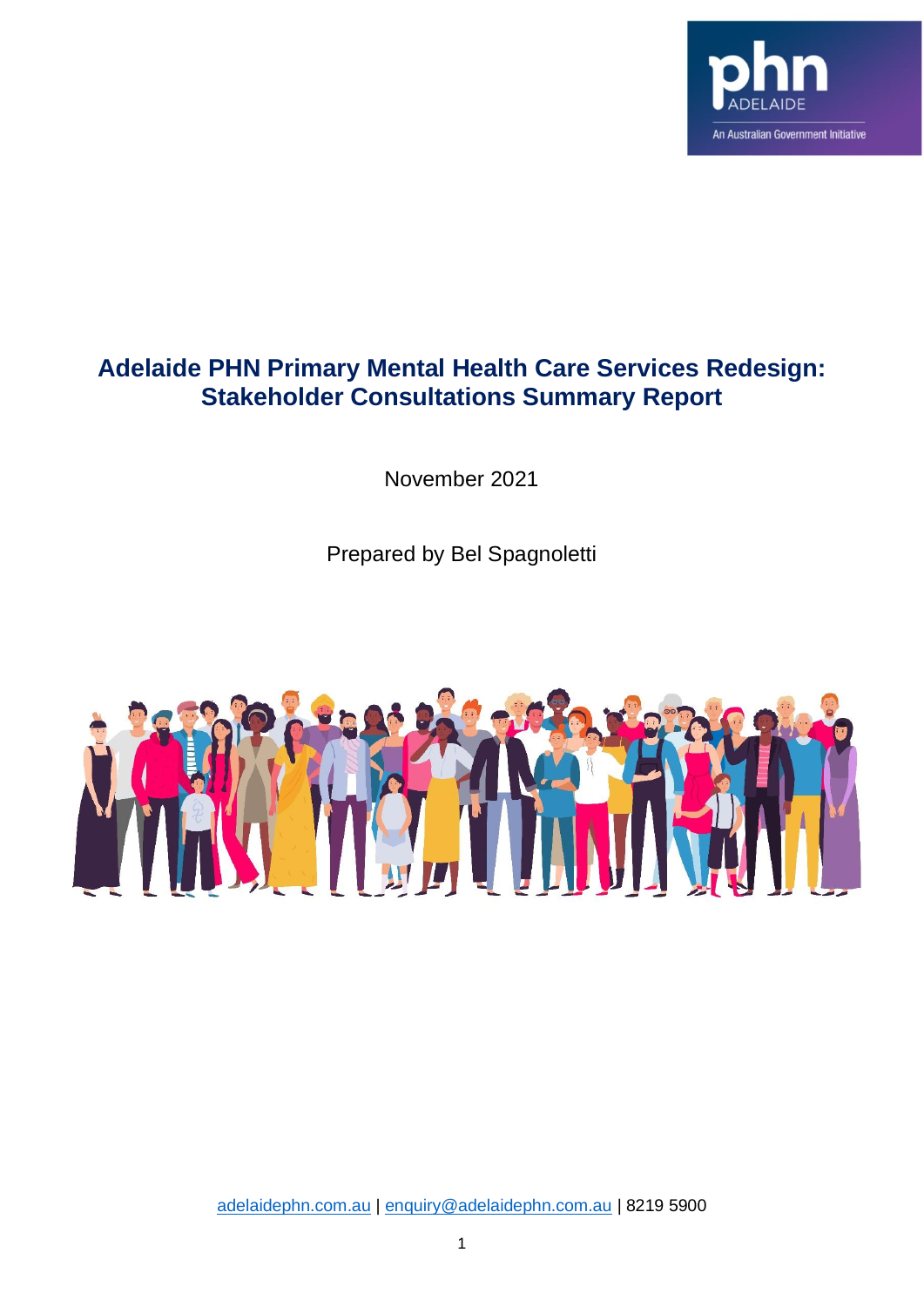| 1.             |                                                                                |
|----------------|--------------------------------------------------------------------------------|
| 1.1            |                                                                                |
| 1.2            |                                                                                |
| 2.             |                                                                                |
| 3.             |                                                                                |
| 4.             |                                                                                |
| 4.1            |                                                                                |
| 4.2            |                                                                                |
| 5.             |                                                                                |
| 6.             |                                                                                |
| 6.1            | Perceptions Towards Services Offered Across the Stepped Care Model 9           |
| 6.2            | Perceptions Towards Integrated Referral Pathways and GP Support Services . 12  |
| 6.3            |                                                                                |
| 6.4            |                                                                                |
| 6.5            | Exploration of Primary Mental Health Care Hubs: Key Attributes for Success  22 |
| 7 <sub>1</sub> |                                                                                |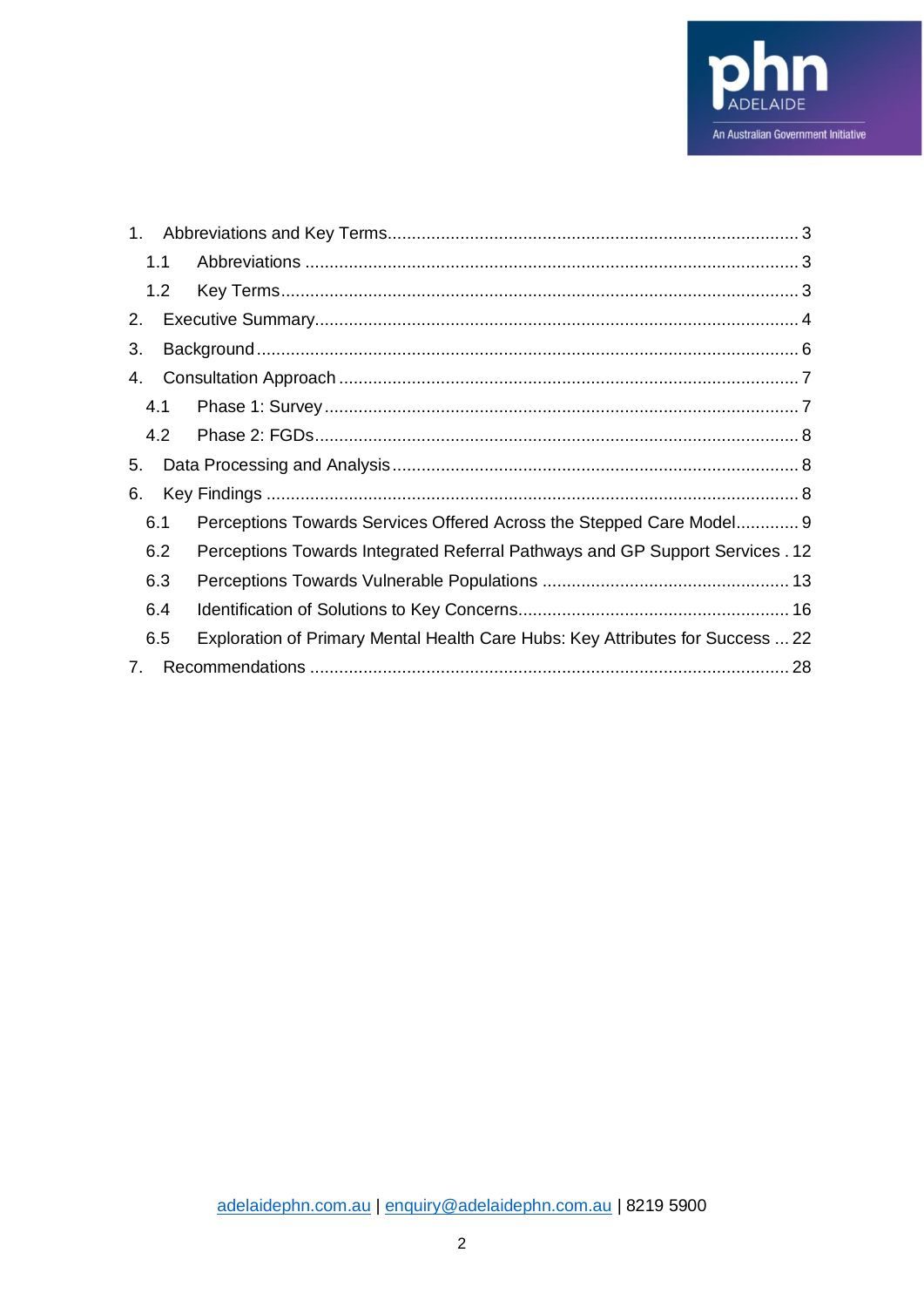

# <span id="page-2-0"></span>1. Abbreviations and Key Terms

<span id="page-2-2"></span><span id="page-2-1"></span>

| 1.1 Abbreviations                      |                                                                                                                                                                                                                                                                                                                                                                                                                                                                                                              |
|----------------------------------------|--------------------------------------------------------------------------------------------------------------------------------------------------------------------------------------------------------------------------------------------------------------------------------------------------------------------------------------------------------------------------------------------------------------------------------------------------------------------------------------------------------------|
| <b>CAC</b>                             | <b>Community Advisory Committee</b>                                                                                                                                                                                                                                                                                                                                                                                                                                                                          |
| <b>CALD</b>                            | Culturally and linguistically diverse                                                                                                                                                                                                                                                                                                                                                                                                                                                                        |
| <b>CRM</b>                             | Customer relationship management                                                                                                                                                                                                                                                                                                                                                                                                                                                                             |
| <b>CRU</b>                             | <b>Central Referral Unit</b>                                                                                                                                                                                                                                                                                                                                                                                                                                                                                 |
| <b>CSP</b>                             | Commissioned service provider                                                                                                                                                                                                                                                                                                                                                                                                                                                                                |
| <b>ESL</b>                             | English as a second language                                                                                                                                                                                                                                                                                                                                                                                                                                                                                 |
| <b>FGD</b>                             | Focus group discussion                                                                                                                                                                                                                                                                                                                                                                                                                                                                                       |
| <b>IEC</b>                             | Information, education and communication                                                                                                                                                                                                                                                                                                                                                                                                                                                                     |
| <b>LETSS</b>                           | Lived Experience Telephone Support Service                                                                                                                                                                                                                                                                                                                                                                                                                                                                   |
| LGBTIQA+                               | Lesbian, gay, bisexual, transgender, intersex, queer, asexual<br>and questioning                                                                                                                                                                                                                                                                                                                                                                                                                             |
| <b>LHN</b>                             | <b>Local Health Network</b>                                                                                                                                                                                                                                                                                                                                                                                                                                                                                  |
| <b>MHC</b>                             | Mental health clinician                                                                                                                                                                                                                                                                                                                                                                                                                                                                                      |
| <b>SES</b>                             | Socioeconomic status                                                                                                                                                                                                                                                                                                                                                                                                                                                                                         |
| <b>SIPS</b>                            | Structured intervention program for people who have attempted                                                                                                                                                                                                                                                                                                                                                                                                                                                |
|                                        | suicide                                                                                                                                                                                                                                                                                                                                                                                                                                                                                                      |
| <b>SPS</b>                             | Suicide prevention services                                                                                                                                                                                                                                                                                                                                                                                                                                                                                  |
|                                        |                                                                                                                                                                                                                                                                                                                                                                                                                                                                                                              |
| 1.2 Key Terms<br><b>Missing Middle</b> | The term 'missing middle' is used to describe people whose<br>needs are not met by available mental health services. They<br>are typically too unwell for primary care, but not unwell<br>enough to be eligible for state-based services. They may have<br>recently accessed mental health care services, however, the<br>services accessed could not accommodate their needs (i.e. in<br>terms of care duration, or the level of care appropriate for<br>more complex and severe mental health conditions). |
| <b>Stepped Care Model</b>              | The Stepped Care Model is an evidence-based, staged<br>approach to mental health service delivery, comprising a<br>hierarchy of interventions matched to a person's needs at any<br>given time. Implementation of the Stepped Care Model is<br>designed to ensure that people can access the most<br>appropriate services for their mental health needs, with the<br>flexibility to 'step up' or 'step down' to different levels of care<br>intensity as needed.                                             |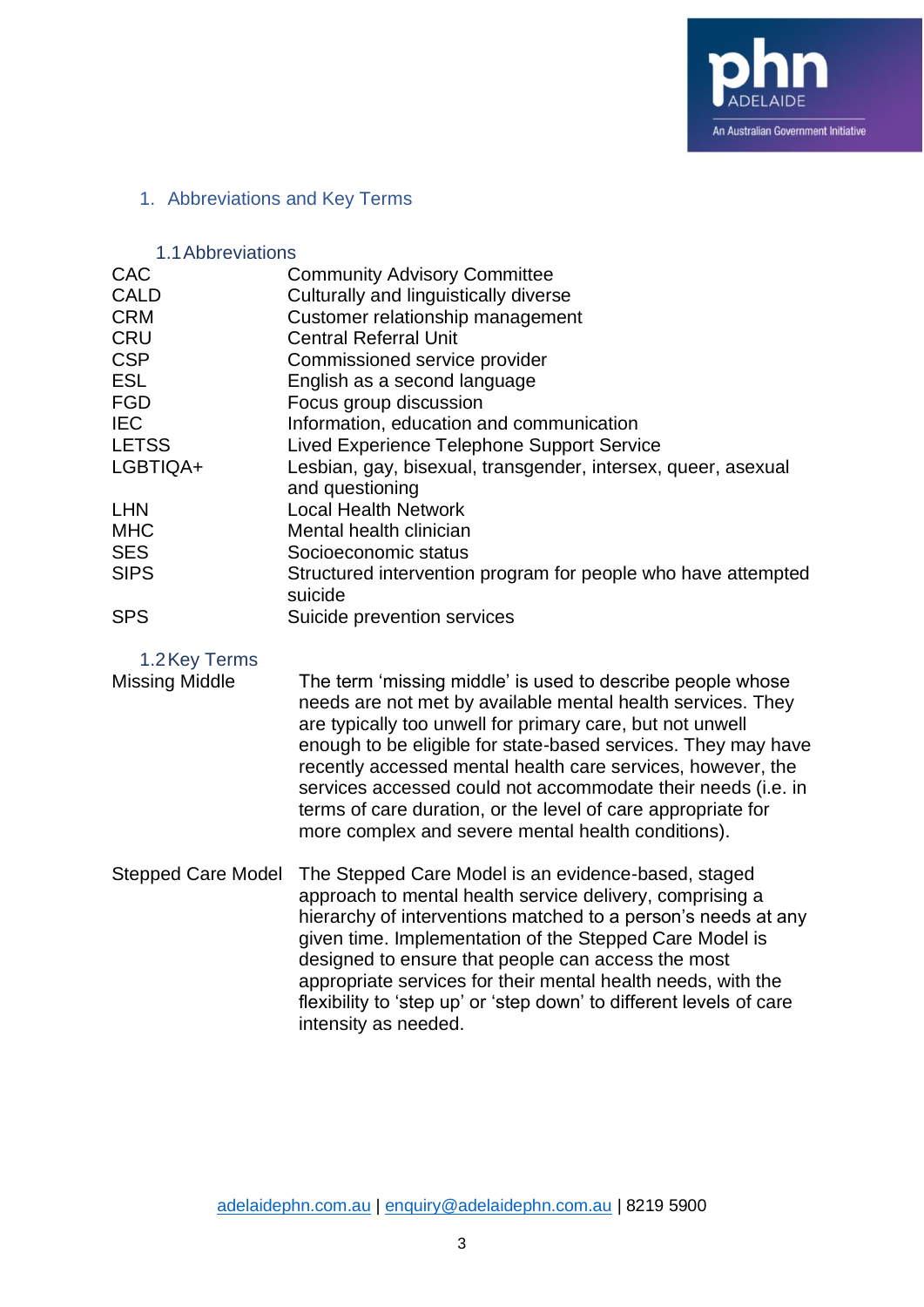#### 2. Executive Summary

<span id="page-3-0"></span>In 2021 Adelaide PHN undertook stakeholder consultations to inform the redesign of primary mental health care services scheduled for commissioning and implementation from 2022 to 2025. The consultations engaged over 100 stakeholders from diverse groups, including people with lived experience of mental illness, GPs, mental health clinicians, and representatives from Adelaide PHN primary mental health care Commissioned Service Providers (CSPs), mental health peak body organisations, Local Health Networks (LHNs), and the SA Government. Stakeholders provided feedback in relation to existing Adelaide PHN commissioned primary mental health care services, with a focus on identifying key strengths, concerns, and solutions to concerns. Stakeholders had the opportunity to identify the vulnerable populations within the community in the context of mental health. They also had the opportunity to consider and identify the key attributes for the successful implementation of the proposed primary mental health care 'hub' service delivery model.

Strengths of **Low Intensity Services** identified by stakeholders included: minimal wait times; flexibility in terms of delivery and modalities offered; and consumer's sense of ownership and agency brought about by program structure. Strengths of **Psychological Therapies** included: clients' needs being met through the availability of a range of modalities, a pool of clinicians and flexible delivery; the longer duration of support available to consumers; and session structure, content, and consistency. Strengths associated with **Wraparound and Coordinated Services** included: the ability to access a range of programs and services tailored to a consumer's individual needs; clinical care coordination/shared care; and consistency in clinician. A strength of **Psychological Therapies for Children Aged 0-11 years** was the ability to engage parents and caregivers in therapy. Strengths of clinical **Suicide Prevention Services** included: the evidence-based structure, content and intensity of the programs; health care provider collaboration to support continuity of care; and consumers' ability to access assessment and support quickly. A strength of the **Central Referrals Unit** service was the ease of making referrals; and a strength of the **GP Psychiatry Support Line** was the availability of advice to support diagnostic decision-making, treatment planning, and provision of medication support for patients.

To address the challenge of **long wait times** proposed solutions included: communicating transparently with consumers regarding wait time duration; maintaining regular contact with waitlisted consumers and carers; increasing the frequency of GP sessions; recommending alternative modalities during the waiting period; promoting engagement in community-based social activities; and enhancing CSPs' knowledge of the primary mental health care service landscape to support cross-referrals to other CSPs. To address the **lack of services for children aged 0- 11 years**, solutions identified included: increasing service availability, distribution, and therapy duration; providing evidence-based parental/caregiver or familial therapies; promoting services and enhancing access; and increasing opportunities for paediatric mental health training for clinicians. To respond to the **poor visibility** 

[adelaidephn.com.au](mailto:adelaidephn.com.au) | [enquiry@adelaidephn.com.au](mailto:enquiry@adelaidephn.com.au) | 8219 5900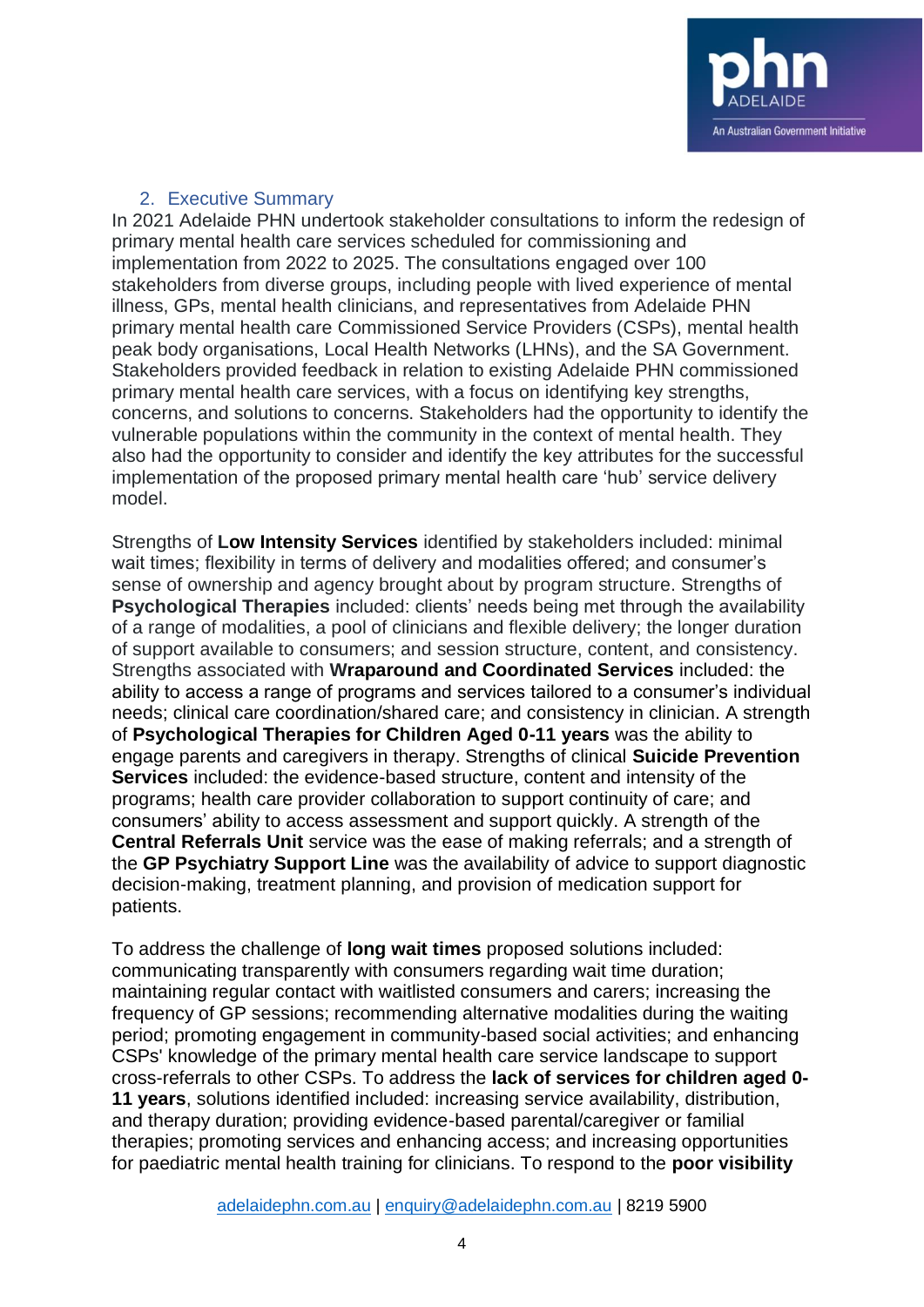

**of commissioned services and programs and the lack of clarity regarding eligibility and intake procedures,** solutions identified included: providing educational opportunities for GPs, clinicians and CSPs; strengthening the profile of available services and programs in the community through targeted communications; refining search algorithms and digital referral decision support tools embedded within CSPs' and Adelaide PHN's websites; developing non-digital communications to promote services and programs to vulnerable populations; using consistent suicide risk language; and ensuring the availability and visibility of multilingual information*.*  To address **workforce shortages**, stakeholders proposed: promoting and valuing diversity and work-life balance; and providing more opportunities for professional development and staff support and supervision.

The three key attributes for successful hubs proposed by stakeholders included: i) **accessible and convenient** hubs, with considerations including location, support services to remove barriers to access, service size, and flexibility; ii) **safe and welcoming** hubs, encompassing co-designed facilities, flexible, comfortable and welcoming physical layout with inclusive visual cues, and leveraging the peer, lived experience and volunteer workforce; and iii) **collaborative and integrated** hubs, supported by multidisciplinary and diverse teams, cross-sectoral partnerships, and the application of best practice principles to strengthen collaboration.

The six recommendations stemming from stakeholder consultations to be considered in the redesign of primary mental health care services were:

- 1. Continue to play to our strengths;
- 2. Devise and implement waitlist strategies;
- 3. Expand service offerings for children aged 0-11 years;
- 4. Devise and implement marketing and communication strategies;
- 5. Devise and implement workforce strategies to address workforce shortages and address consumer needs; and
- 6. Incorporate the key attributes identified by stakeholders in the design of primary mental health care hubs.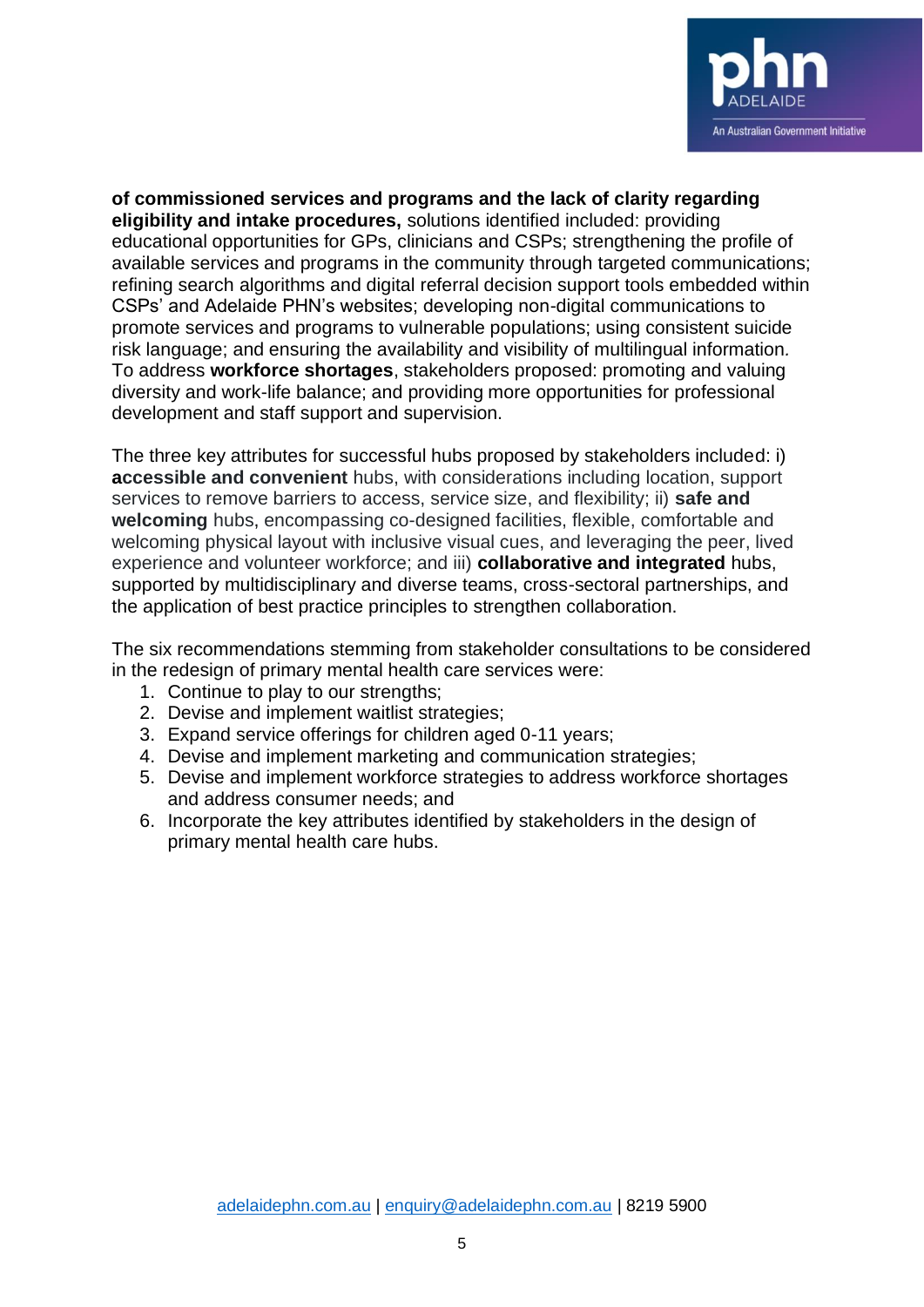

#### 3. Background

<span id="page-5-0"></span>During the last quarter of 2021 Adelaide PHN initiated stakeholder consultations to inform the redesign of a selection of its primary mental health care services that are scheduled for commissioning and implementation for the period from July 2022 to June 2025. Due to the breadth of services commissioned by Adelaide PHN, not all commissioned primary mental health care services were included within the scope of this consultation process.<sup>i</sup> The Adelaide PHN commissioned primary mental health care services included within the remit of the stakeholder consultations were:

- Services offered across the Stepped Care Model [\(Figure 1\)](#page-5-1) for adults aged 25 years and older who are: at-risk of/or experiencing mild mental illness/mental health conditions (Low Intensity Services); experiencing mild to moderate mental illness (Psychological Therapies); or experiencing severe or complex mental illness (Wrap-around and Coordinated Services);
- Psychological therapy services for children aged 0-11 years and their families;
- **EXEC** Clinical suicide prevention services; and
- Services to support integration across primary mental health care services and enhance referral pathways targeted at GPs (Integrated GP Support Services and Referral Pathways)

<span id="page-5-1"></span>

# Figure 1: Stepped Care Model

#### [adelaidephn.com.au](mailto:adelaidephn.com.au) | [enquiry@adelaidephn.com.au](mailto:enquiry@adelaidephn.com.au) | 8219 5900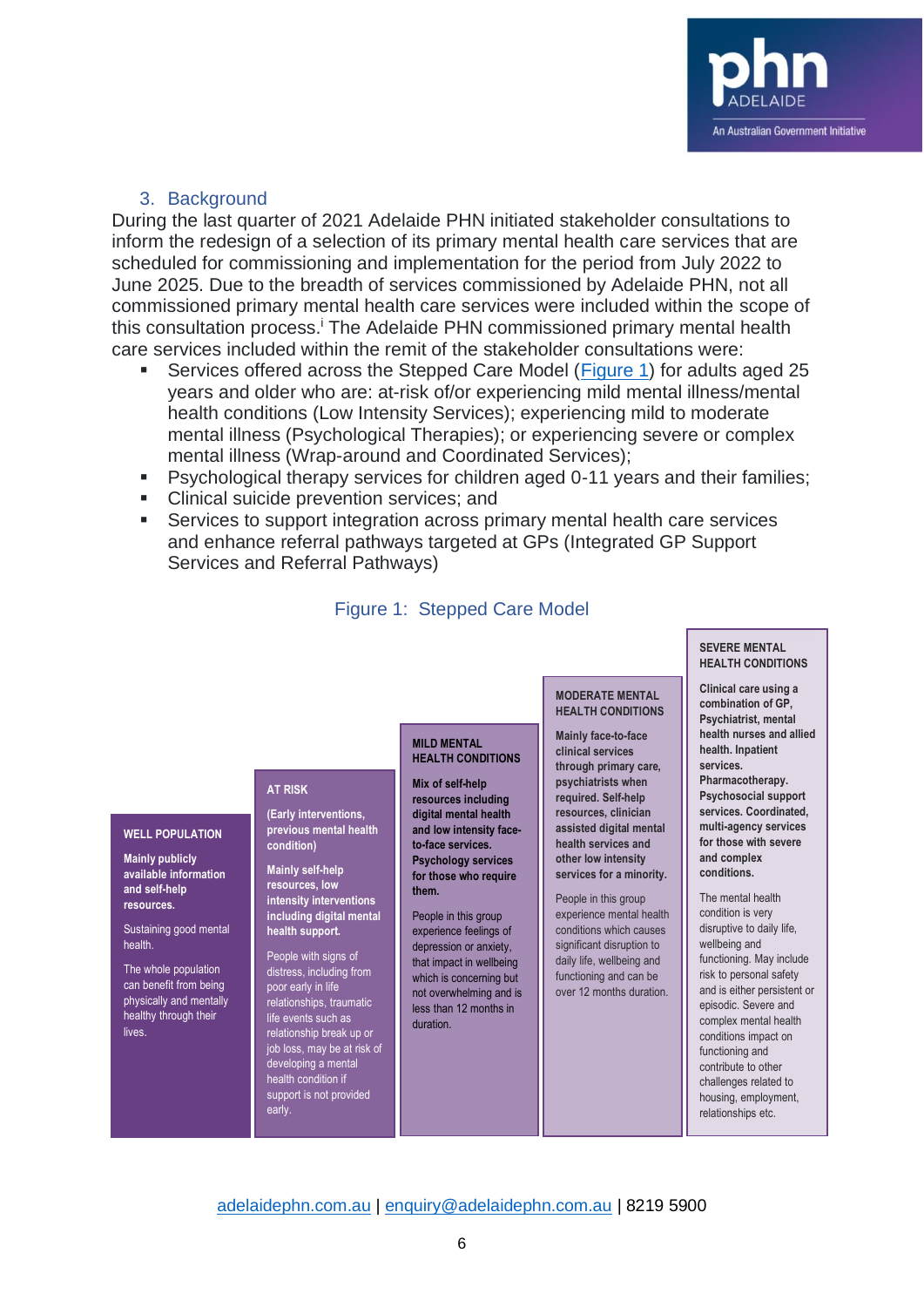

Services that were excluded from the remit of the stakeholder consultations included: youth mental health services (12-24 years); mental health programs situated within residential aged care facilities; psychosocial programs; Aboriginal and Torres Strait Islander programs; and community-based suicide prevention programs.

The consultations aimed to engage a broad range of primary mental health care service stakeholders, including people with lived experience of accessing or supporting someone who accessed these services, to better understand the gaps and opportunities within the existing service delivery model. Key findings from the consultations will inform the redesign of a person-centred service that best meets the needs of vulnerable populations within Adelaide PHN's region.

#### 4. Consultation Approach

<span id="page-6-0"></span>A total of 104 stakeholders were involved in the two phases of consultations: Phase 1 was an online survey; and Phase 2 involved focus group discussions (FGDs).

#### *4.1Phase 1: Survey*

<span id="page-6-1"></span>During the first phase in September 2021, an online survey was distributed via email to over 700 contacts from Adelaide PHN's CRM database. The survey was also promoted on Adelaide PHN's Facebook page and Twitter account. The survey was published on Survey Monkey and was open for 3 weeks. Survey respondents were asked to reflect on their experiences with Adelaide PHN commissioned primary mental health services.

A total of 64 respondents completed the survey [\(Table 1\)](#page-6-2), comprising: 21 stakeholders with lived experience of primary mental health care; 20 mental health clinicians (MHCs)<sup>ii</sup>; 10 Adelaide PHN mental health commissioned service providers (CSPs); 8 general practitioners (GPs); and 5 members of the Adelaide PHN Community Advisory Council (CAC).

<span id="page-6-2"></span>

| <b>Stakeholder Group</b> | <b>Number of Respondents</b> |
|--------------------------|------------------------------|
| <b>Lived Experience</b>  |                              |
| <b>MHCs</b>              | 20                           |
| <b>CSPs</b>              |                              |
| <b>GPs</b>               |                              |
| <b>CAC Members</b>       | 5                            |
| <b>TOTAL</b>             |                              |

#### Table 1: Survey Respondents by Stakeholder Group

Note: not all survey respondents answered all survey questions; respondents were given the option to skip any questions that did not apply to them or that they did not wish to respond to. The figures in Table 1 represent the highest response rate recorded to a single survey question from each of the stakeholder groups.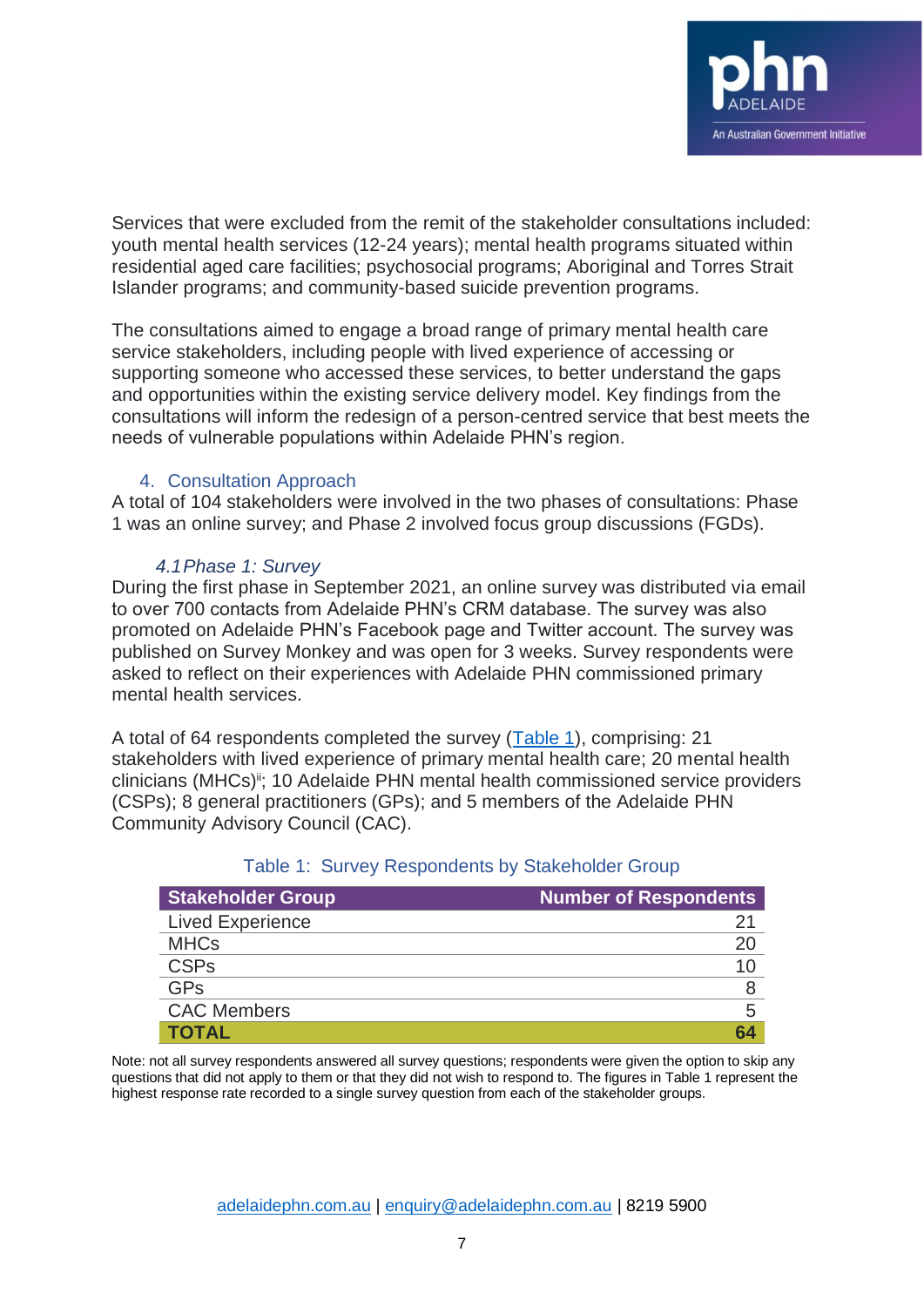

#### *4.2Phase 2: FGDs*

<span id="page-7-0"></span>The second phase of consultations involved five FGDs with diverse stakeholder groups. Preparation of the FGD question guides was informed by the preliminary analysis of responses to the online survey.

The FGDs were facilitated by Adelaide PHN staff during October 2021. A total of 40 participants attended the FGDs [\(Table 2\)](#page-7-3). Ten CSP representatives participated in the first FDG; six GPs participated in the second; 10 representatives from Adelaidebased mental health peak-body organisations, LHNs and SA Government participated in the third; eight people with a lived experience of primary mental health care services (as consumers or carers) participated in the fourth; and six MHCs participated in the fifth FGD. The organisations represented in the FGDs are detailed in [Appendix 1.](#page-28-0) All FGDs were audio recorded. FGD participants were also given the opportunity to provide their written feedback via email within the consultation period.

<span id="page-7-3"></span>

| <b>FGD &amp; Stakeholder Group</b> | <b>Number of Participants</b> |
|------------------------------------|-------------------------------|
| $FGD 1 - CSPs$                     |                               |
| $FGD 2 - GPs$                      |                               |
| FGD 3 - Peaks/LHNs/SA Govt.        | 10                            |
| FGD 4 - Lived Experience           |                               |
| $FGD 5 - MHCs$                     |                               |
| <b>TOTAL</b>                       |                               |

#### Table 2: FGD Participants by Stakeholder Group

#### 5. Data Processing and Analysis

<span id="page-7-1"></span>The survey data were extracted from Survey Monkey and imported into a qualitative data analysis program, NVivo 12, for thematic analysis, as the majority of survey questions allowed for open ended responses. The FGDs were transcribed and the transcripts were deidentified to protect participants' privacy. The transcripts were imported into NVivo 12 for thematic analysis.

# 6. Key Findings

<span id="page-7-2"></span>Stakeholders had the opportunity to consider and provide feedback on: i) what we are doing well – specifically the key strengths of the Adelaide PHN commissioned primary mental health care services that they knew of or had engaged with; and ii) areas for improvement – specifically the key concerns related to the Adelaide PHN commissioned primary mental health care services that they knew of or had engaged with. Stakeholders were also invited to identify: iii) solutions to the key concerns they raised; iv) who the most vulnerable populations are in the Adelaide PHN region; and v) the attributes of the proposed hub service delivery model that would contribute to the success of the primary mental health care. The key findings are detailed below.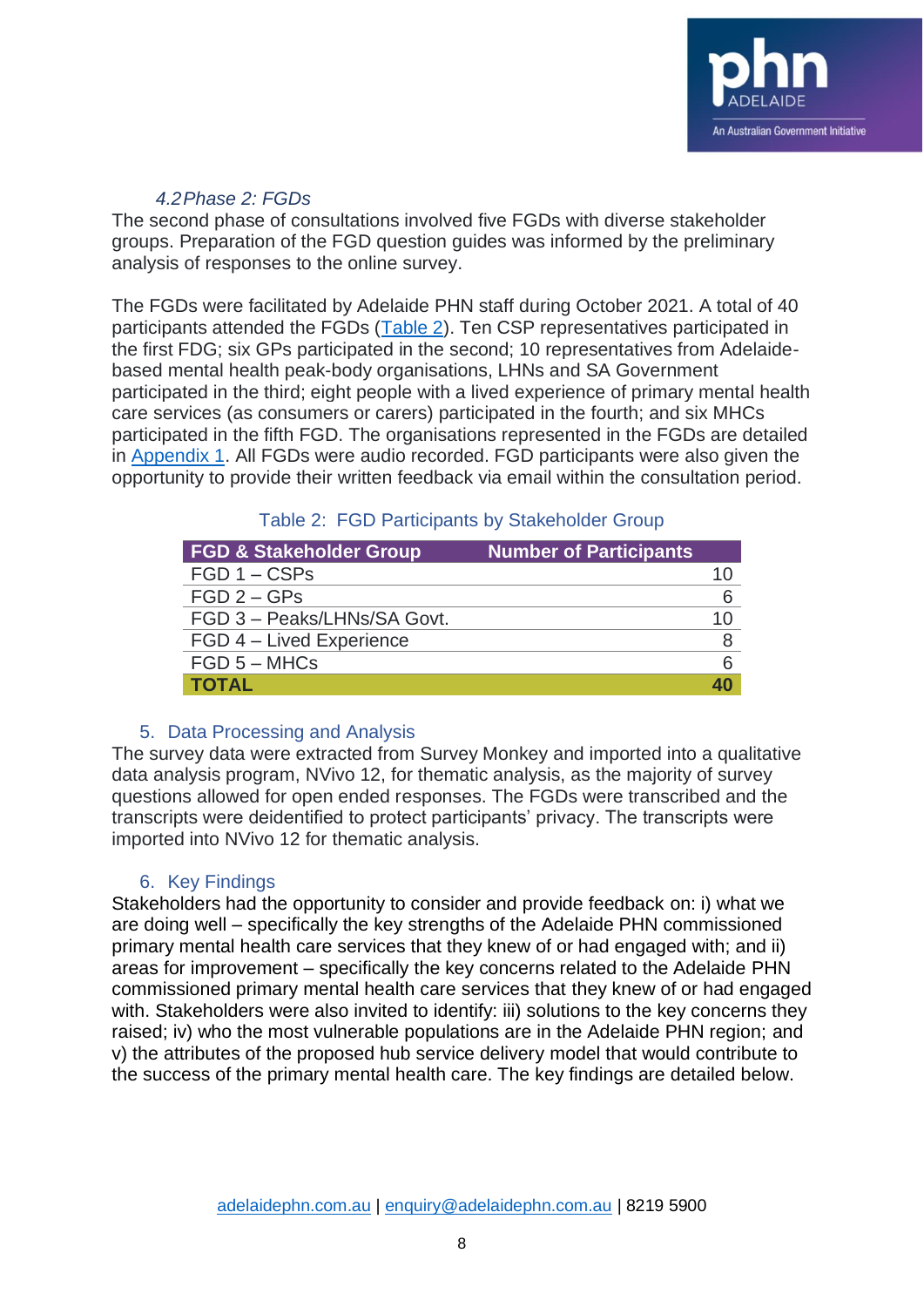

# <span id="page-8-0"></span>6.1Perceptions Towards Services Offered Across the Stepped Care Model *6.1.1 Low Intensity Services*

**Strengths.** A key strength of low intensity services raised by stakeholders was the fact that delivery is flexible, with options including online, telehealth and group-based therapy. Several stakeholders noted that this flexibility contributes to enhanced service coverage and accessibility. Other strengths raised were that the programs bring about a sense of ownership and agency in consumers who participate in them; and that wait times to access services are short or reasonable.

**Concerns.** Several stakeholders noted that there is a perception among some consumers and GPs that low intensity programs are less effective or less valuable compared with psychological therapies. Stakeholders also emphasised that there is a low awareness among GPs about the available programs. Other concerns raised included: that group-based therapies are often fully booked, leading to protracted wait times; and the lack of clarity concerning eligibility and categorisation for referrals. Several stakeholders noted that certain modalities were not suited to the needs of some consumers (specifically group-based therapies and programs not offered face-to-face).

# *6.1.2 Psychological Therapies*

**Strengths.** Stakeholders emphasised the ability to offer a range of modalities to consumers, via a range of mediums (i.e. face-to-face, telehealth, online), with access to a pool of clinicians, as strengths that led to consumer needs' being met. Additional strengths raised were the longer duration of support offered to consumers; the structure, content and consistency of sessions; and the stepped service delivery. **Concerns.** Protracted wait times to accessing psychological therapies for consumers experiencing moderate mental health conditions was raised across multiple stakeholder groups. Additional concerns raised were lack of psychologists; the additional support needs of consumers seeking to access NDIS; and the increasing complexity and severity of presentations in primary mental health.

# *6.1.3 Wrap-Around and Coordinated Services*

**Strengths.** A strength of services available for people with severe and complex mental health conditions identified by stakeholders was the ability to offer a range of wrap-around programs and services tailored to a consumer's individual needs. Additional strengths identified included: clinical care coordination/shared care; screening and assessment; and consistency in clinician.

**Concerns.** Access to psychiatric assessment and advice, long wait times and attracting psychologists to work within services were the top three concerns raised by stakeholders. Additional concerns identified included the cessation of group therapies; barriers to access for consumers with complex needs and/or experiencing crisis; and the lacking collaboration between GPs and hospitals.

In the survey, more than half of the Lived Experience survey respondents  $(N=13)$ indicated that they or someone they know who had received a psychological service could also have benefitted from psychiatric assessment, medication or review.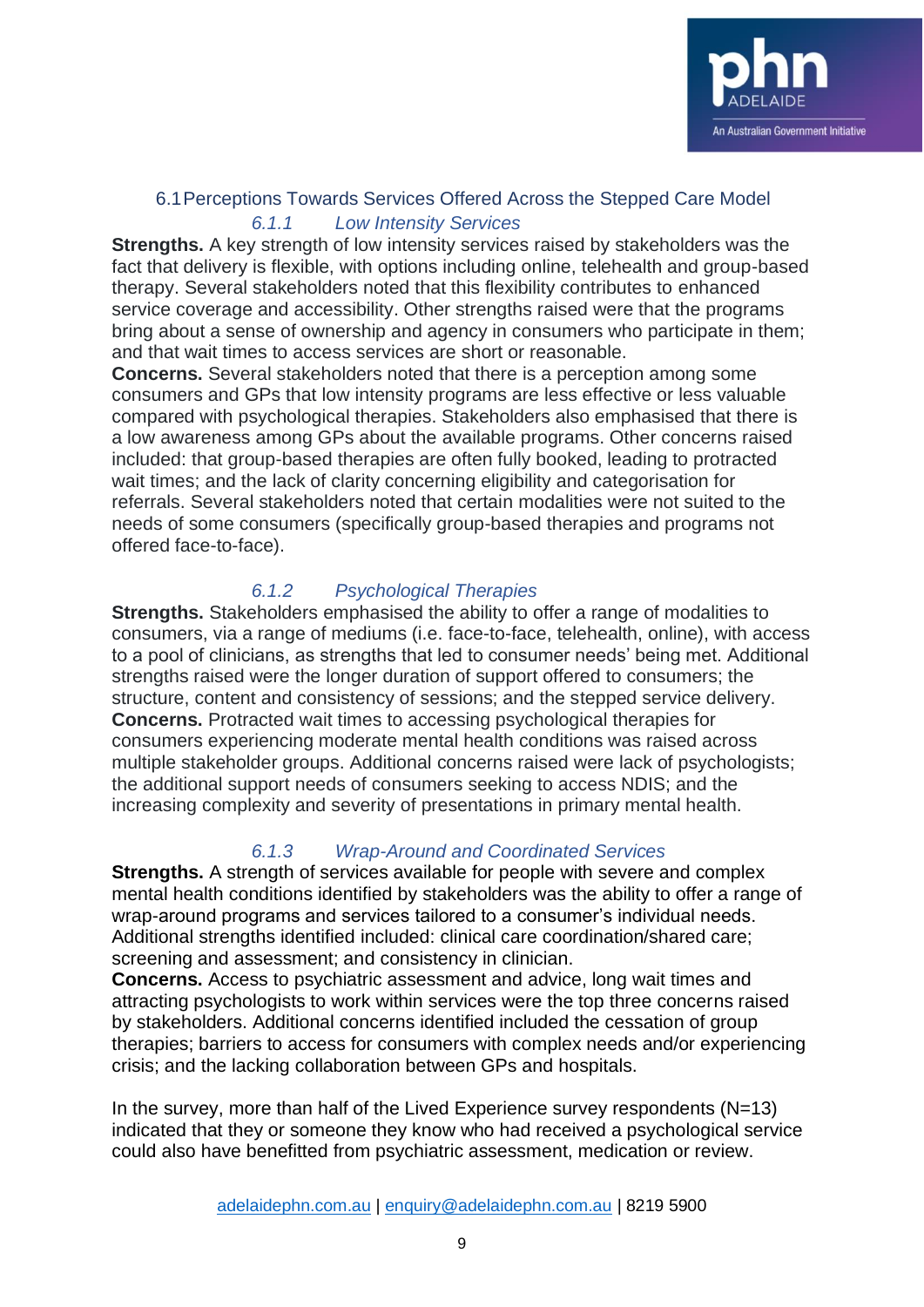

Difficulties in accessing psychiatric care and the very long wait times for appointments with psychiatrists was a source of considerable stress for consumers and their caregivers; this was relayed by several FGD participants:

> It's very difficult to access a psychiatrist. There are plenty of psychologists, but psychiatrists, my experience is that I have to contact 20 before I was able to get one preparing to give me an appointment. And I think that is not acceptable, because if you really need a psychiatrist, it's because your mental health is not there, which means that perhaps cognitive, clarity is not there. So 20 people, 20 clinics, is too much. I don't think a person with that, already that problem should have to go through all those hurdles, to get that. I think that's why a lot of people will never access that. FGD participant (Lived Experience)

We've been on the wait list for a psychiatrist, I've called well over 15, closed books… some of them have allowed me to put their name on, but they said it could still be another nine months, [others] where it's nearly over a year. He can't work or study because of…that concentration. So his clinical psychologist has said to him, you have this diagnosis, because he's done the form [screening assessment], but to get medication you need a psychiatrist to actually do the plan for it. So he's like in limbo…we're waiting. His life's on hold and his mental health has deteriorated in this period of time. All of the other parts of you [deteriorate] [when] your life's on hold. And I think the only time we might be able to access help is when he's back in hospital with a suicide attempt. And so why should it get to that stage?

FGD participant (Lived Experience)

# *6.1.4 Psychological Therapies for Children Aged 0-11 Years*

**Strengths.** Having the ability and flexibility to engage parents and caregivers in therapy was a key strength raised, and several stakeholders remarked that it was critical to offer services to the child-carer dyad for this consumer age group. Another strength raised was the fact that Adelaide PHN commissioned services are free of charge, removing the barrier of cost.

**Concerns.** Stakeholder concerns included the lack of services available for children. Additionally, the fact that children aged 3-4 years are not eligible for services funded by Adelaide PHN was identified as a service gap. Other key challenges raised related to managing high levels of demand and wait lists, and the limited pool of clinicians with paediatric specialisation (especially male clinicians), the lack of service visibility; and the fact that too few sessions are offered, resulting in recurrent waitlisting and disjointed/interrupted therapy.

#### *6.1.5 Suicide Prevention Services*

**Strengths.** Stakeholders emphasised the evidence-based structure, content and intensity of suicide prevention services commissioned by the Adelaide PHN as key strengths. Other strengths raised were: the way service providers worked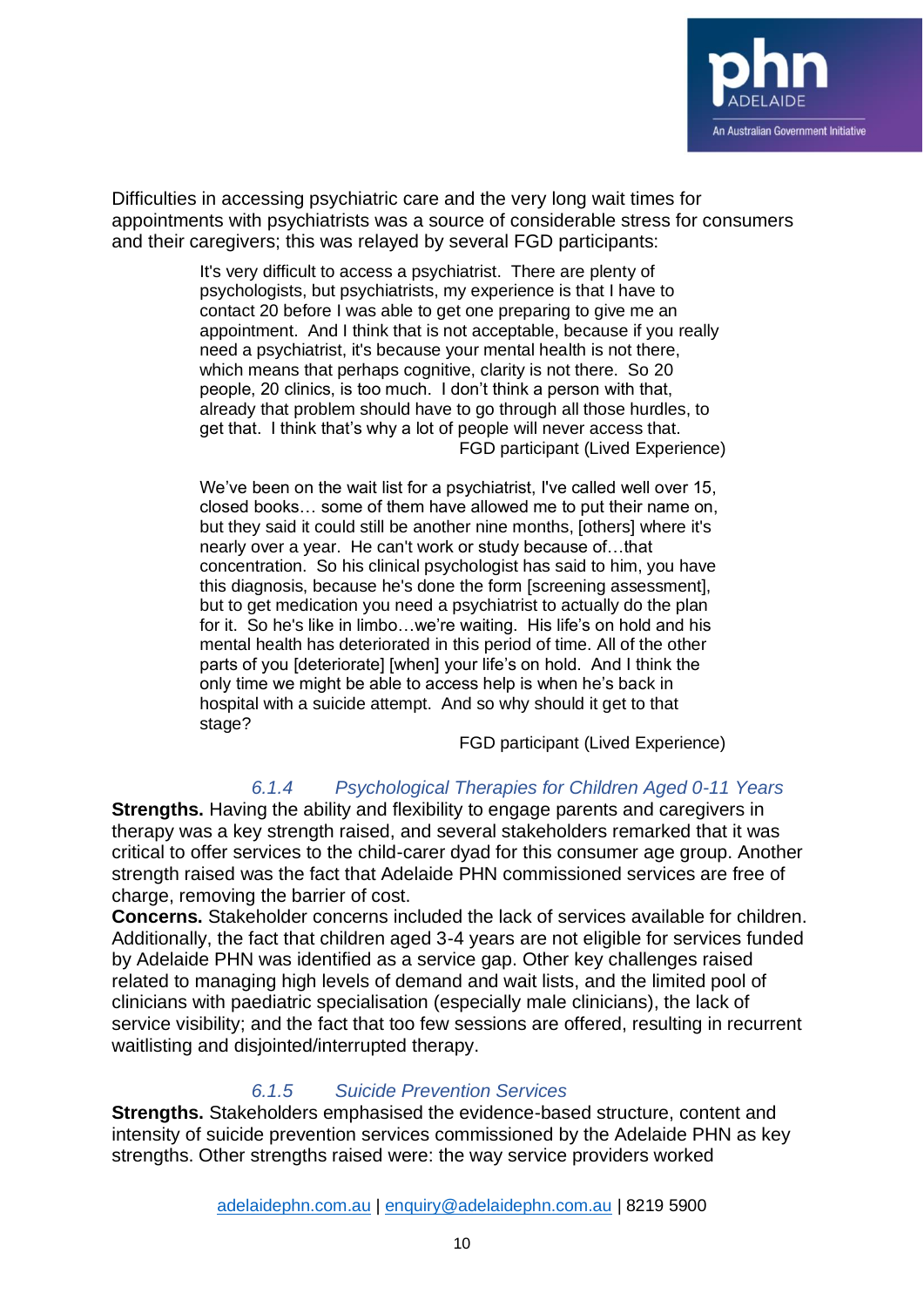

collaboratively to support continuity of care for consumers; and consumers' ability to access assessment and support quickly. Several stakeholders provided positive feedback on specific Adelaide PHN commissioned clinical suicide prevention services:

> The Suicide Intervention Program…works well as it is a brief, client client-centred and targeted intervention for people who have a suicidal crisis. It helps clients understand why their crisis occurred, gain information about their triggers, and collaboratively create their own individual safety plan.

> > Survey Respondent (MHC)

The SPS Program is effective at stabilising situational crises/emotional distress, which helps to promote therapy readiness by the time clients access moderate-intensity programs.

Survey Respondent (CSP)

The SIPS program saves lives it keeps people out of hospital beds and enables emergency doctors to effectively do their jobs.

Survey Respondent (MHC)

Adelaide PHN specialised services Anglicare and SIPS are excellent, we have amazing support from these organisations.

Survey Respondent (GP)

Provision of care between GP, Anglicare and Psychmed worked well. Survey Respondent (CSP)

**Concerns.** The lack of communications from CSPs after referring a patient to a suicide prevention service was a key concern raised by several stakeholders. Additional concerns raised included misdirected referrals; post-program support for consumers who lack strong social support; strict eligibility criteria for at-risk clients; and wait times for psychological support and tertiary care. Among Lived Experience survey respondents who answered the question: *'do you feel that the psychological services you or someone you know received helped you or them cope better with suicidal behaviour and/or ideation?'*, one-third (N=6) disagreed. An FGD participant elaborated on the challenges for ESL consumers when they do not receive support in their first language:

> Someone that I know ended up being in hospital because attempting suicide, and after I called and say, "How you going...do you have a safety plan?". "Oh, yeah, but it's only in English, and I have no idea what it says."

> > FGD participant (Lived Experience)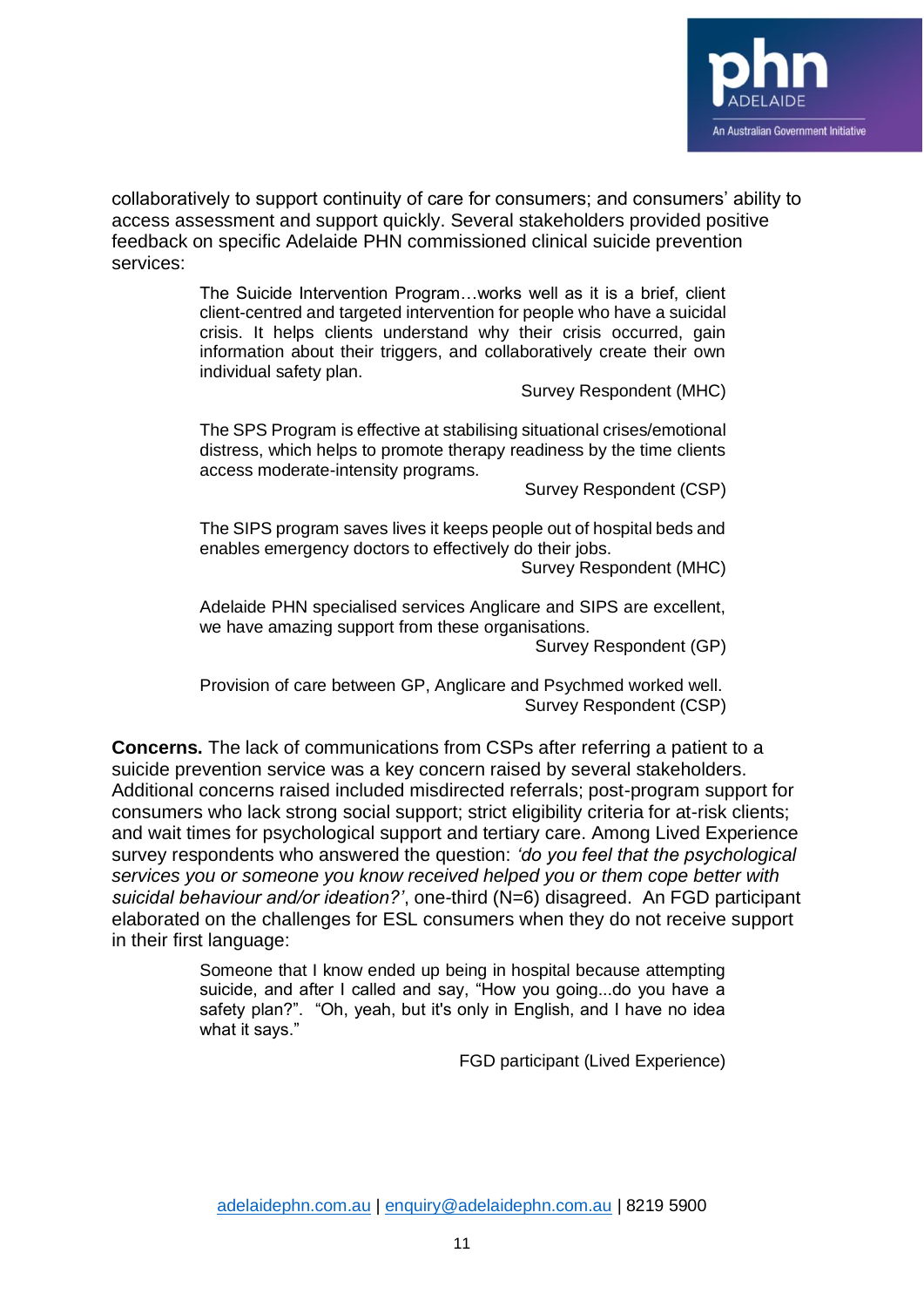

#### <span id="page-11-0"></span>6.2Perceptions Towards Integrated Referral Pathways and GP Support **Services**

# *6.2.1 Central Referral Unit (CRU)*

**Strengths.** Several GP survey respondents reported that the key strengths of the CRU are that it is easy to refer patients and that the service works well once you understand referral eligibility criteria. A CSP stakeholder advised that the flow of communications between CRU and providers is a strength.

**Concerns.** In both the online survey and FGD, GP stakeholders asserted that they were better placed to assess the needs of their patients, particularly those with whom they have a long-standing clinical relationship. Another concern raised by GPs in both the survey and FGD was that there was a lack of clarity and transparency regarding the CRU's triaging procedures and processes, and for some this had led to the CRU refusing to take referrals for some patients. Due to this lack of transparency, some GPs remarked that they did not trust the CRU and would prefer to 'hold onto' a patient rather than refer them to CRU. The concerns of several GP FGD participants are elaborated below:

> But also I tried to refer something to that and, again, it's not for something acute. So it's also knowing – because I was like, "Oh, this must be" – because we used to have…a central referrals unit for mental health [in another country] and all the referrals went there and then they would be triaged into their rightful places. So I assumed that was what it was.

> > FGD participant (GP)

The other thing that's problematic is when you do refer to the CRU, you don't necessarily know what the wait is going to be and the communication on that can be lacking. So that means that you've got a patient that you're basically responsible for, because we do hold onto responsibility even when we've referred to that mental health provider, and you're left in a vacuum because you're not sure when they're going to get seen, who's going to see them, what they're going to do with them… I like a bit more control in that…

FGD participant (GP)

# *6.2.2 GP Psychiatry Support Line*

**Strengths.** GP stakeholders praised the GP Psychiatry Support Line for assisting them and their colleagues in making diagnostic decisions, formulating medication treatment plans, and providing medication advice and support to patients. A GP FGD participant described their colleagues' use of the service:

> She got some great advice about what to do with medication, and I think that's the real strength of that line… brilliant resource, because you can ring up, present your case, get some advice around medication, and then you've got somewhere to go and I think there is actually a way to go back to that as well, but she was very impressed… it's good for having your hand held.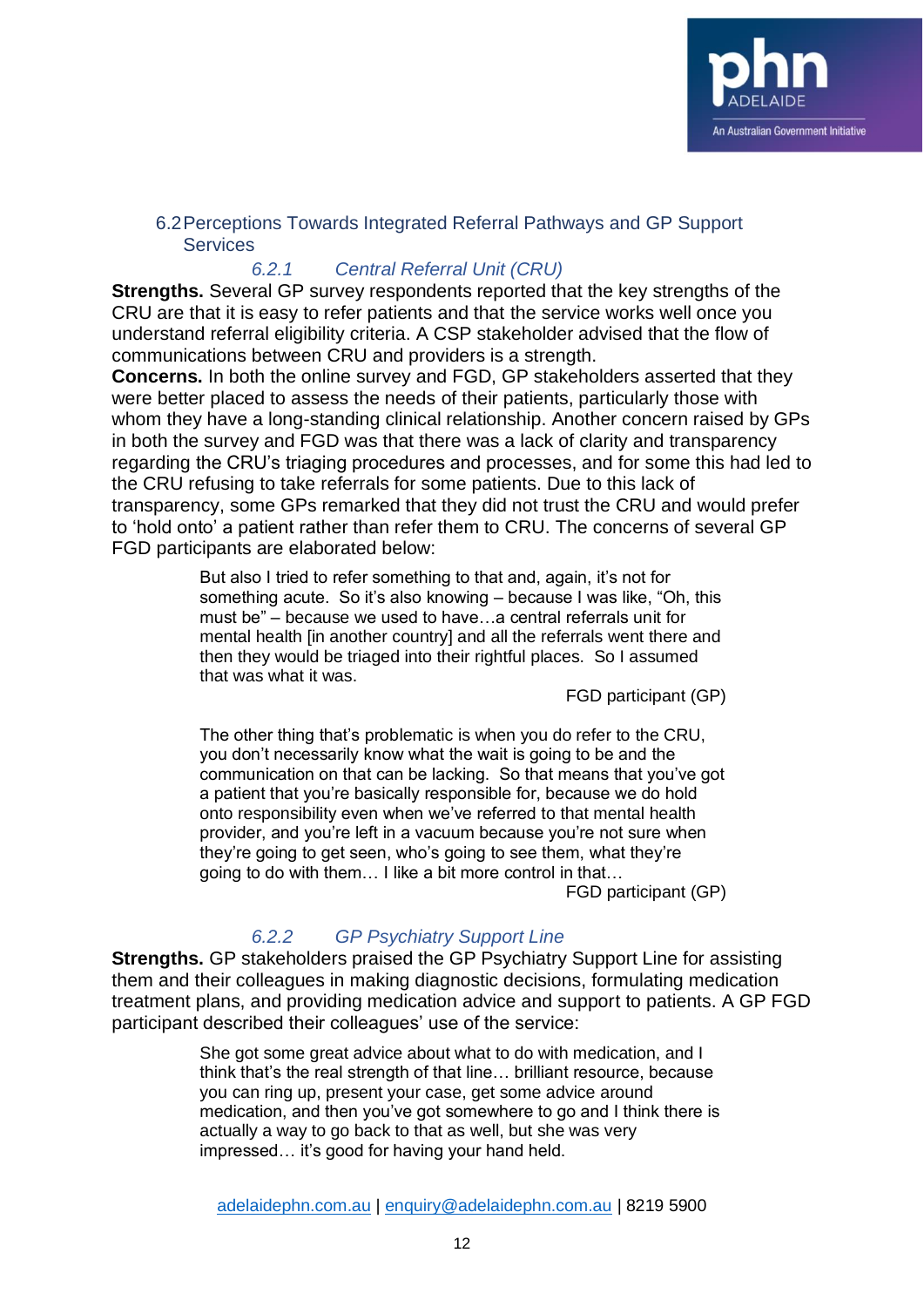

FGD participant (GP) **Concerns.** A GP survey respondent noted that the delay in response time is not helpful when a patient is too unwell. Another was concerned that when they had used the service a briefing note request for a psychiatrist with specific experience in paediatrics was not met or acknowledged.

#### 6.3Perceptions Towards Vulnerable Populations

<span id="page-12-0"></span>CSP, GP and MHC stakeholders were explicitly asked to reflect on which populations are the most vulnerable in the context of mental health in the communities in which they work.  $Table 3$  shows the vulnerable populations that they identified. Additionally, CSP, GP and MHC stakeholders were asked to reflect on the vulnerability of children and 93% of respondents (N=29) answered 'yes' to the survey question: *'Would you include children 0-11 years with mental health issues and their parents or carers as a vulnerable group?'*.

In the FGD with Lived Experience stakeholders, participants were not explicitly asked who they perceived vulnerable populations to be, but through the discussion and their experiences of the primary mental health care system it became evident that there was overlap with those identified by the other stakeholder groups, namely:

- Children and their families:
- People with complex needs;
- **People from low socioeconomic backgrounds;**
- **E** LGBTIQA+ communities:
- People from CALD, refugee or migrant backgrounds, particularly those with ESL;
- Adults with ADHD or seeking an ADHD diagnosis;
- Survivors of torture and trauma: and
- People who do not have a regular GP.

It was also evident through the discussion in the FGDs that vulnerabilities are often intersecting (i.e. meaning that one person could be experiencing multiple vulnerabilities simultaneously). It was noted by stakeholders that for these individuals, the challenges in terms of accessing primary mental health care are compounded as a consequence of these intersecting vulnerabilities:

> Everything about being trans is expensive. So if you're broke, then forget about it.

FGD participant (Lived Experience)

Oh, there's always social determinants… if you've got a mother with severe postnatal depression but she's also got two disabled children at home, she's going to be higher needs than another mother whose same level of depression but who has a supportive partner and family around her…but we've still got nowhere to send them.

FGD participant (GP)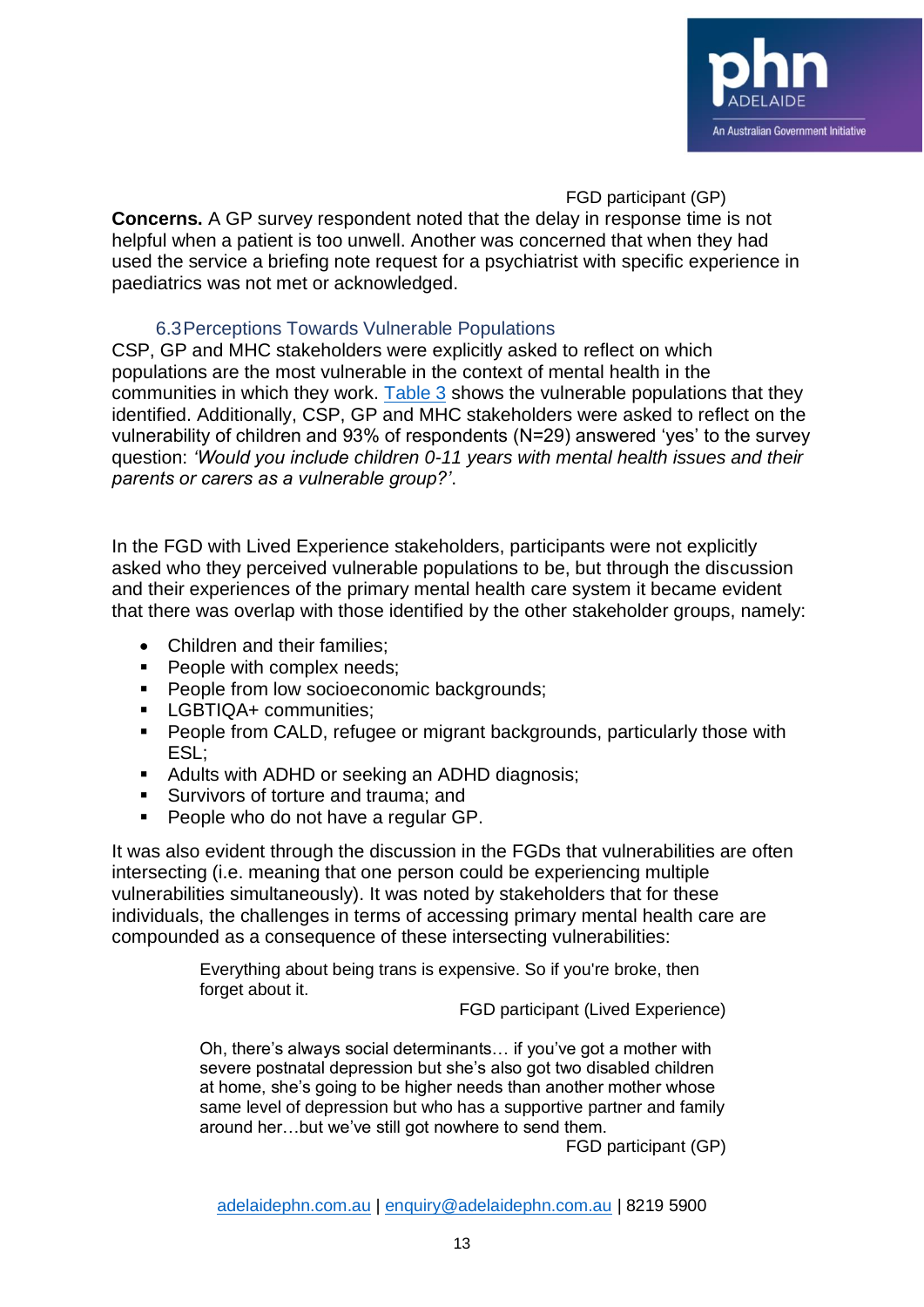

He has paranoid schizophrenia from the trauma he experienced. And being from Afghanistan…we found it very hard to access support that is appropriate, that he could understand. It was an incredibly terrifying system to try and navigate.

FGD participant (Lived Experience)

I'm sort of hearing lots of discussions about homelessness and their issues and complexities of everyday social determinants of living. And those health issues need to be addressed as well as the mental health ones.

FGD participant (CSP)

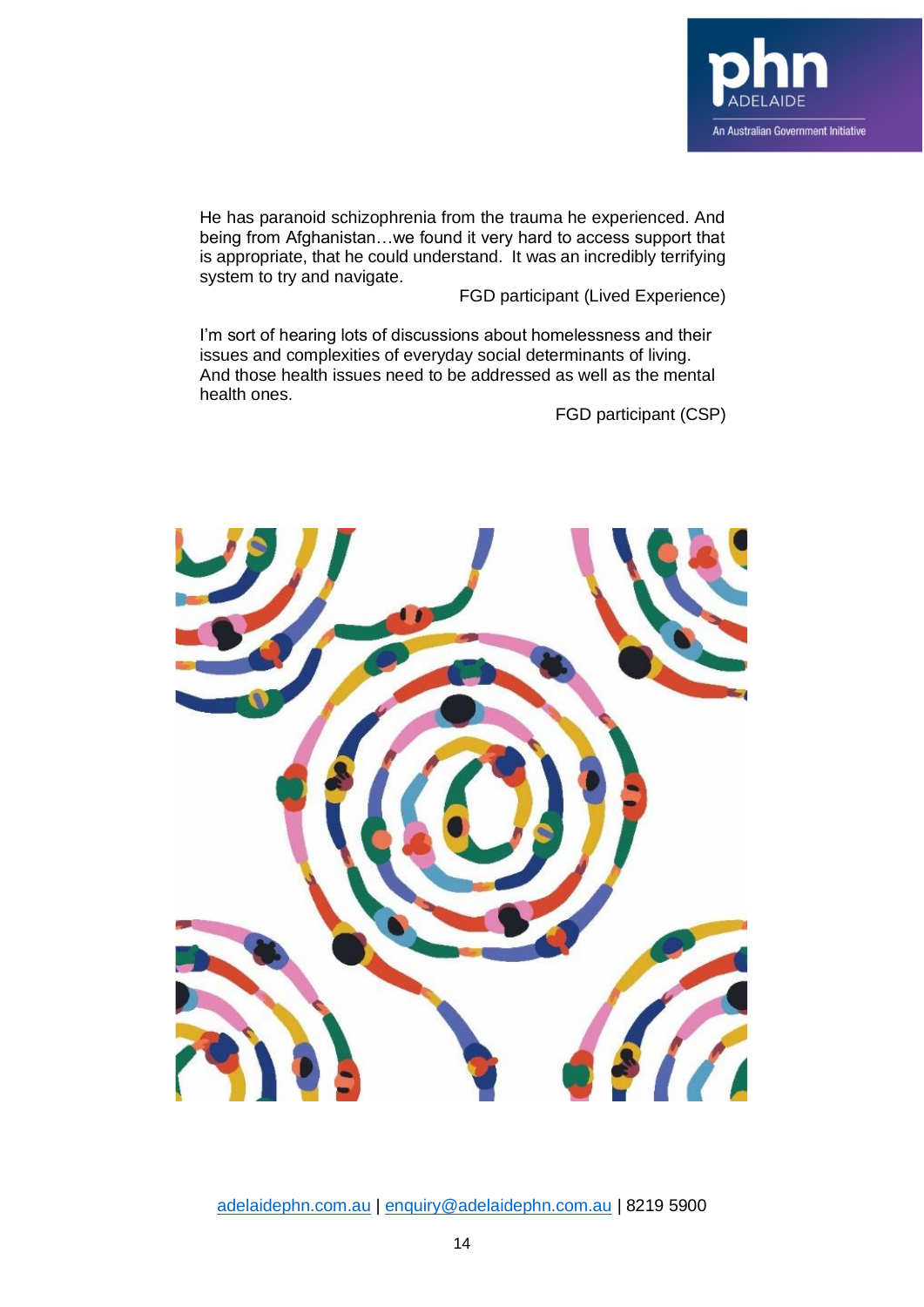|                                         | <b>CSPs</b>                                                                                | <b>MHCs</b>                                                                                                                                                                 | <b>GPs</b>                                | <b>LIVED EXPERIENCE</b>          |  |
|-----------------------------------------|--------------------------------------------------------------------------------------------|-----------------------------------------------------------------------------------------------------------------------------------------------------------------------------|-------------------------------------------|----------------------------------|--|
|                                         | <b>CALD, migrant and refugee</b>                                                           | <b>People with comorbidities</b>                                                                                                                                            | <b>People with comorbidities</b>          | <b>Children and families</b>     |  |
|                                         | communities (especially ESL)                                                               | <b>CALD, migrant and refugee</b>                                                                                                                                            | People with complex needs                 | People with complex needs        |  |
|                                         | <b>Parents during the perinatal</b><br>period                                              | communities (especially ESL)                                                                                                                                                | <b>CALD, migrant and refugee</b>          | <b>People from low SES</b>       |  |
|                                         |                                                                                            | <b>LGBTQIA+ communities</b>                                                                                                                                                 | communities (especially ESL)              | backgrounds                      |  |
|                                         | <b>Children and families (incl. CALD</b><br>and those engaged in child                     | People without a regular GP                                                                                                                                                 | <b>LGBTQIA+ communities</b>               | <b>LGBTIQA+ communities</b>      |  |
|                                         | protection system)                                                                         | People from low socioeconomic                                                                                                                                               | <b>Children and families</b>              | <b>CALD, migrant and refugee</b> |  |
|                                         | <b>LGBTQIA+ communities</b>                                                                | status (SES) backgrounds                                                                                                                                                    | <b>Adults with ADHD</b>                   | communities (especially<br>ESL)  |  |
|                                         | <b>Survivors of domestic violence</b>                                                      | People with complex needs<br>War veterans<br>People experiencing problem<br>gambling or gaming<br>People experiencing active suicidal<br>ideation (no prior attempt/crisis) | Survivors of domestic violence            | <b>Adults with ADHD</b>          |  |
| <b>VULNERABLE</b><br><b>POPULATIONS</b> | <b>People with comorbidities</b>                                                           |                                                                                                                                                                             | People from low SES backgrounds           | <b>Survivors of torture and</b>  |  |
|                                         | People who have recently been<br>released from the prison system                           |                                                                                                                                                                             | Survivors of trauma or torture            | trauma                           |  |
|                                         | Survivors of trauma or torture                                                             |                                                                                                                                                                             | Parents during the perinatal period       | People without a regular GP      |  |
|                                         | People with complex needs                                                                  |                                                                                                                                                                             | Men                                       |                                  |  |
|                                         | Neurodivergent children and                                                                | People experiencing chronic<br>suicidality                                                                                                                                  | Perpetrators of domestic violence         |                                  |  |
|                                         | adolescents<br>People experiencing homelessness<br>or living in transient<br>accommodation | Mothers/parents with mental illness                                                                                                                                         | People experiencing family<br>dysfunction |                                  |  |
|                                         |                                                                                            |                                                                                                                                                                             | People without access to transport        |                                  |  |
|                                         |                                                                                            |                                                                                                                                                                             | Elderly people with mental illness        |                                  |  |
|                                         |                                                                                            |                                                                                                                                                                             | The Missing Middle                        |                                  |  |

#### Table 3: Vulnerable Populations Identified by Stakeholders

<span id="page-14-0"></span>Notes: text in bold and italics denotes vulnerable groups mentioned by more than one stakeholder (from within a stakeholder group) and more than one stakeholder group; bold text denotes vulnerable populations identified by more than one stakeholder (from within a stakeholder group); and italics text denotes vulnerable populations identified by more than one stakeholder group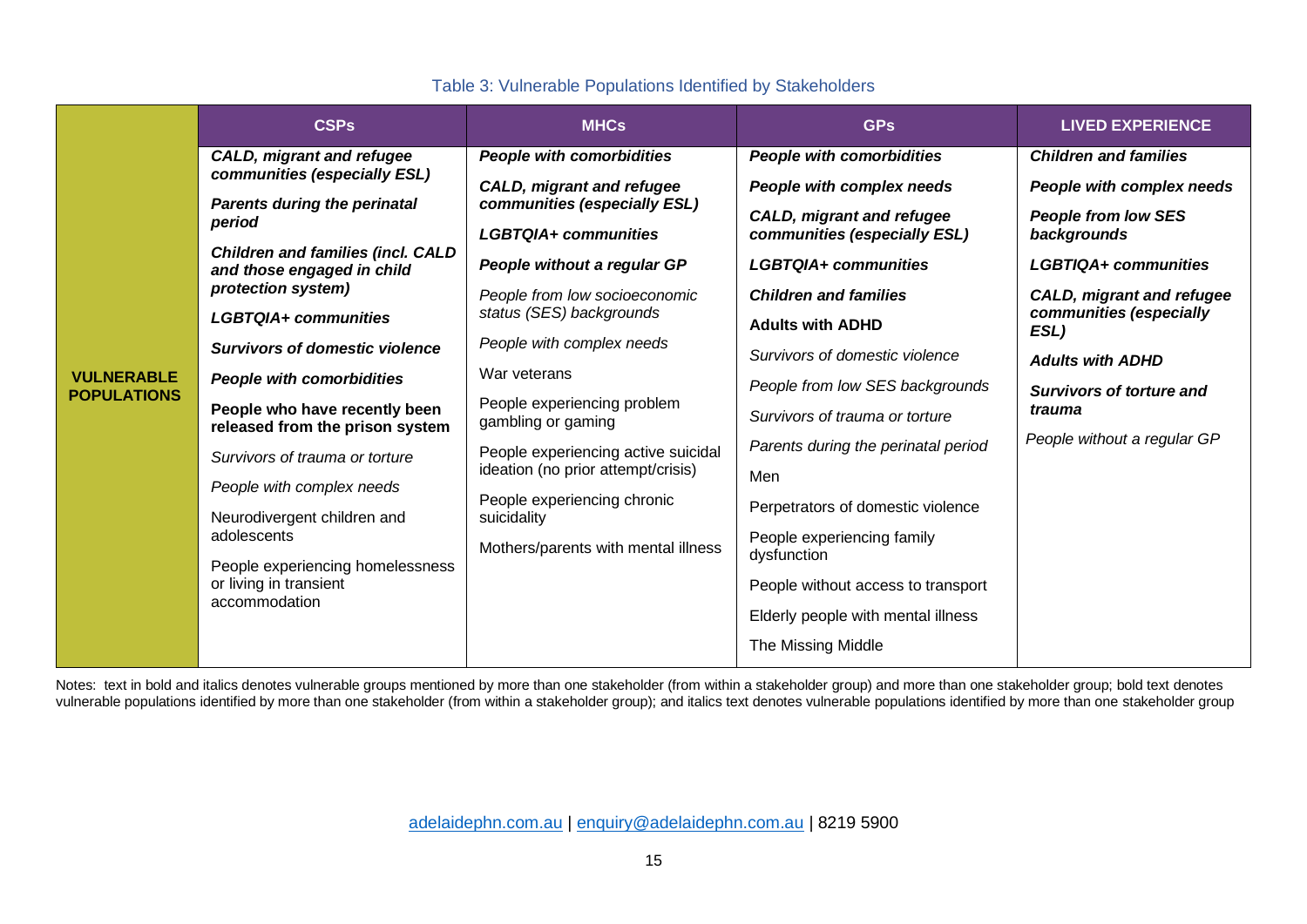#### 6.4Identification of Solutions to Key Concerns

<span id="page-15-0"></span>In both the online survey and the FGDs, stakeholders were given the opportunity to put forward solutions to address the concerns that they had raised. [Table 4](#page-15-1) shows the recurrent key concerns – specifically the concerns that were raised repeatedly across stakeholder groups during the consultations – and the service context/s in which these concerns were raised. The solutions that stakeholders identified to address these key concerns are detailed below.

#### Table 4: Key Concerns and Service Context

<span id="page-15-1"></span>

| <b>KEY CONCERN</b>                                         | <b>SERVICE CONTEXT/S</b>                          | <b>SOLUTIONS</b>                                                      |
|------------------------------------------------------------|---------------------------------------------------|-----------------------------------------------------------------------|
| <b>Long Wait Times</b>                                     | <b>Low Intensity Services</b>                     | <b>Constructively</b>                                                 |
|                                                            | <b>Psychological Therapies</b>                    | <b>Manage Wait Times</b>                                              |
|                                                            | Psychological Therapies for Children 0-11         |                                                                       |
|                                                            | Referring from SPS to Primary or Tertiary<br>Care |                                                                       |
|                                                            | <b>GP Psychiatry Support Line</b>                 |                                                                       |
| <b>Lack of Services</b><br>for Children Aged<br>0-11 Years | Psychological Therapies for Children 0-11         | <b>Address Service</b><br><b>Gaps for Children</b><br>Aged 0-11 Years |
| <b>Poor Visibility</b>                                     | <b>Low Intensity Services</b>                     | <b>Enhance Service</b>                                                |
| and Lack of<br><b>Clarity /</b>                            | <b>Psychological Therapies</b>                    | Visibility,<br><b>Transparency and</b>                                |
| <b>Transparency</b>                                        | Psychological Therapies for Children 0-11         | Integration                                                           |
|                                                            | <b>CRU</b>                                        |                                                                       |
|                                                            | <b>SPS</b>                                        |                                                                       |
| <b>Workforce</b>                                           | <b>Psychological Therapies</b>                    | <b>Address Workforce</b>                                              |
| <b>Shortages</b>                                           | Wrap-around and Coordinated Services              | <b>Shortages</b>                                                      |
|                                                            | Psychological Therapies for Children 0-11         |                                                                       |
|                                                            |                                                   |                                                                       |

# *6.4.1 Constructively Manage Wait Times*

<span id="page-15-2"></span>Long wait lists was consistently raised by stakeholders as a key concern in relation to the range of services offered across the Stepped Care Model (except for suicide prevention services). In FGDs with MHCs, GPs and Lived Experience participants, the challenges concerning wait lists were was explored further, with a focus on the optimal ways to reduce consumer anxiety or disengagement due to uncertain or prolonged wait times, and the potential for solutions to make wait times a more productive and positive experience for consumers and their carers. The solutions that were raised are listed below and illustrated in [Figure 2](#page-17-1) below.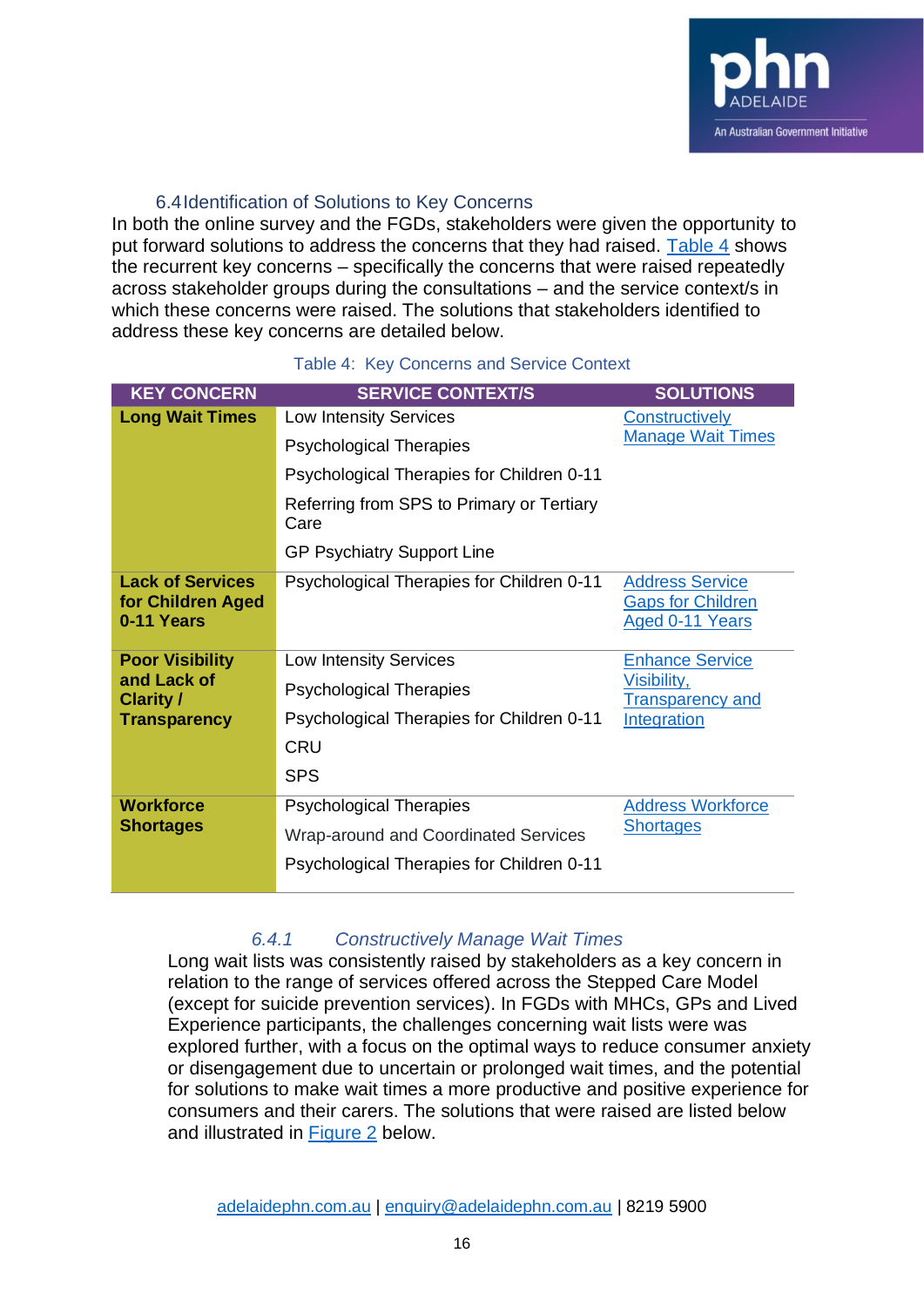#### **Lived Experience Participants' Solutions:**

- Increasing the frequency of GP sessions while waitlisted.
- Participating in community-based social activities, such as men's groups, or carer support groups.
- Having the ability to attend a child friendly retreat for single mothers 'to clear your head'.
- Having the ability to chat / check in with other carers via multiple modalities, i.e. face-to-face; phone; email; chatbot; moderated online groups, with support in your first/preferred language.
- Having access to peer support.

# **MHC Participants' Solutions:**

- Recommending online psychoeducation resources, such as Head to Health or This Way Up.
- Suggesting online psychology services.
- Recommending phone services (for acute mental health), including lived experience phone services (for crisis).
- **EXECT** Triaging clients based on risk assessment; with weekly check-in call for waitlisted clients.
- Searching for and recommending alternative therapists, using the Australian Psychological Society's Find a Psychologist service/database.
- Providing group therapy options and accommodating groups with low numbers (i.e. up to 5 clients, with leniency in relation to minimum attendance requirements).
- **•** Discharging from tertiary care with a safety plan in place incorporating multiple modalities/settings to avert long wait times (recommending drop-in centres; making patients aware of the Urgent Mental Health Care Centre; providing advice about when to call an ambulance or present to ED; suggesting online resources; and recommending psychosocial programs).
- Promoting ongoing shared care between the GP and psychologist and/or psychiatrist, provided the consumer has a regular GP and a trusting GP relationship).

#### **GP Participants' Solutions:**

- Ensuring CSPs have sufficient knowledge of the services offered by other CSPs in the Adelaide PHN region, to facilitate cross-referrals between CSPs.
- Having weekly referral team meetings to ensure that patient referrals and wait lists are managed in a proactive and timely manner.
- Receiving clear communication from CSPs regarding wait times, in order to inform client decision making.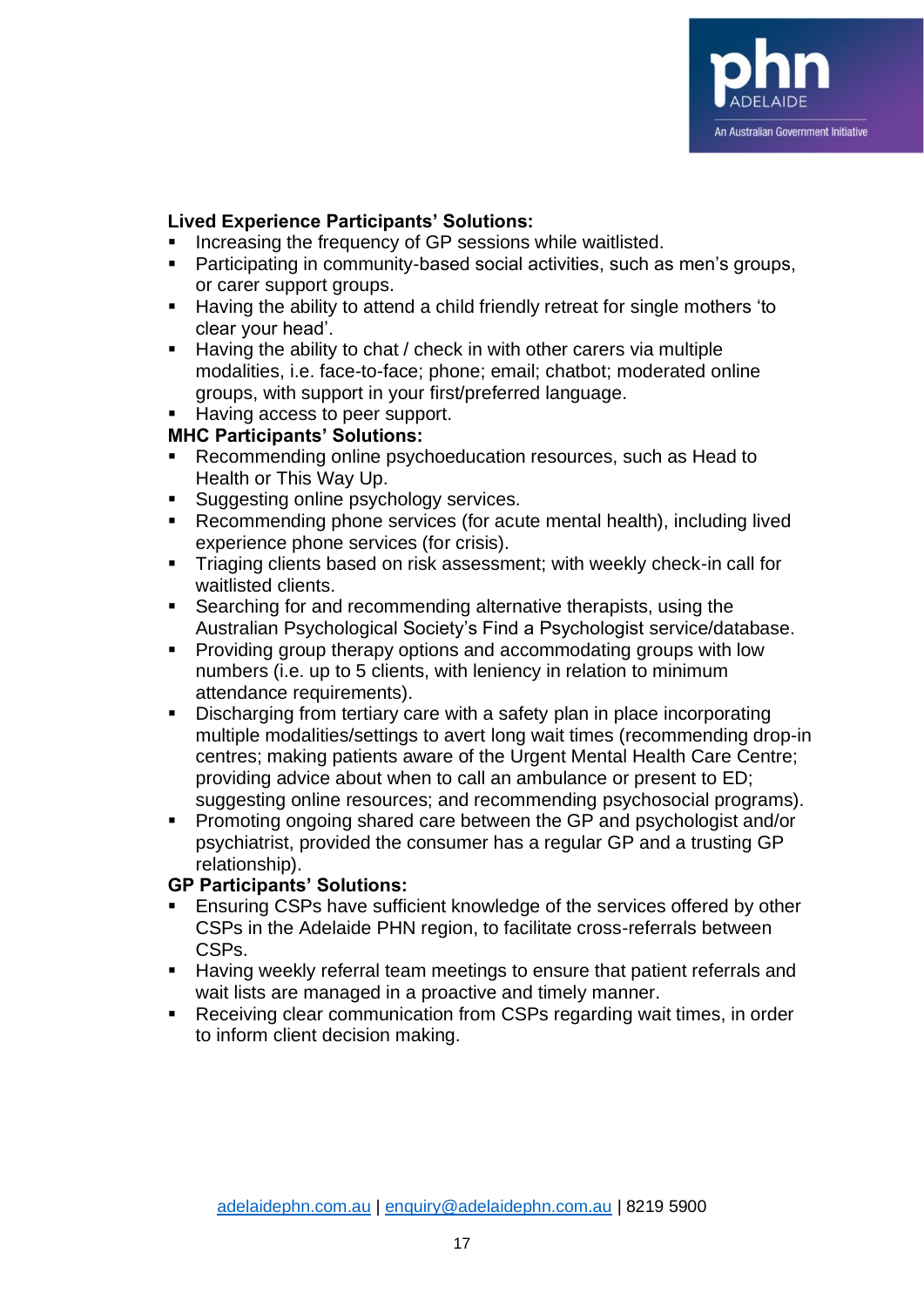

# Figure 2: How to Constructively Manage Wait Times – Stakeholders' Solutions

<span id="page-17-1"></span>

# *6.4.2 Address Service Gaps for Children 0-11 Years*

<span id="page-17-0"></span>Stakeholders determined children aged 0-11 to be a vulnerable population. They also highlighted the shortfalls in addressing children's mental health needs within the current primary mental health care service landscape, due to services offered in the private health system being unaffordable for many families and the limited offerings in the public system.

Stakeholders offered a range of solutions to address the service gaps for children aged 0-11 years, specifically:

- Increasing service availability, distribution and duration of therapy by allocating more resources to support this population.
- Providing evidence-based parental/caregiver or familial therapies, including group-based therapies, family peer support workers and psychosocial support (i.e. parenting education), to support parent/caregiver mental health, to recognise and address the association between child mental health with parent/caregiver mental health.
- Undertaking information, education, and communication (IEC) campaigns to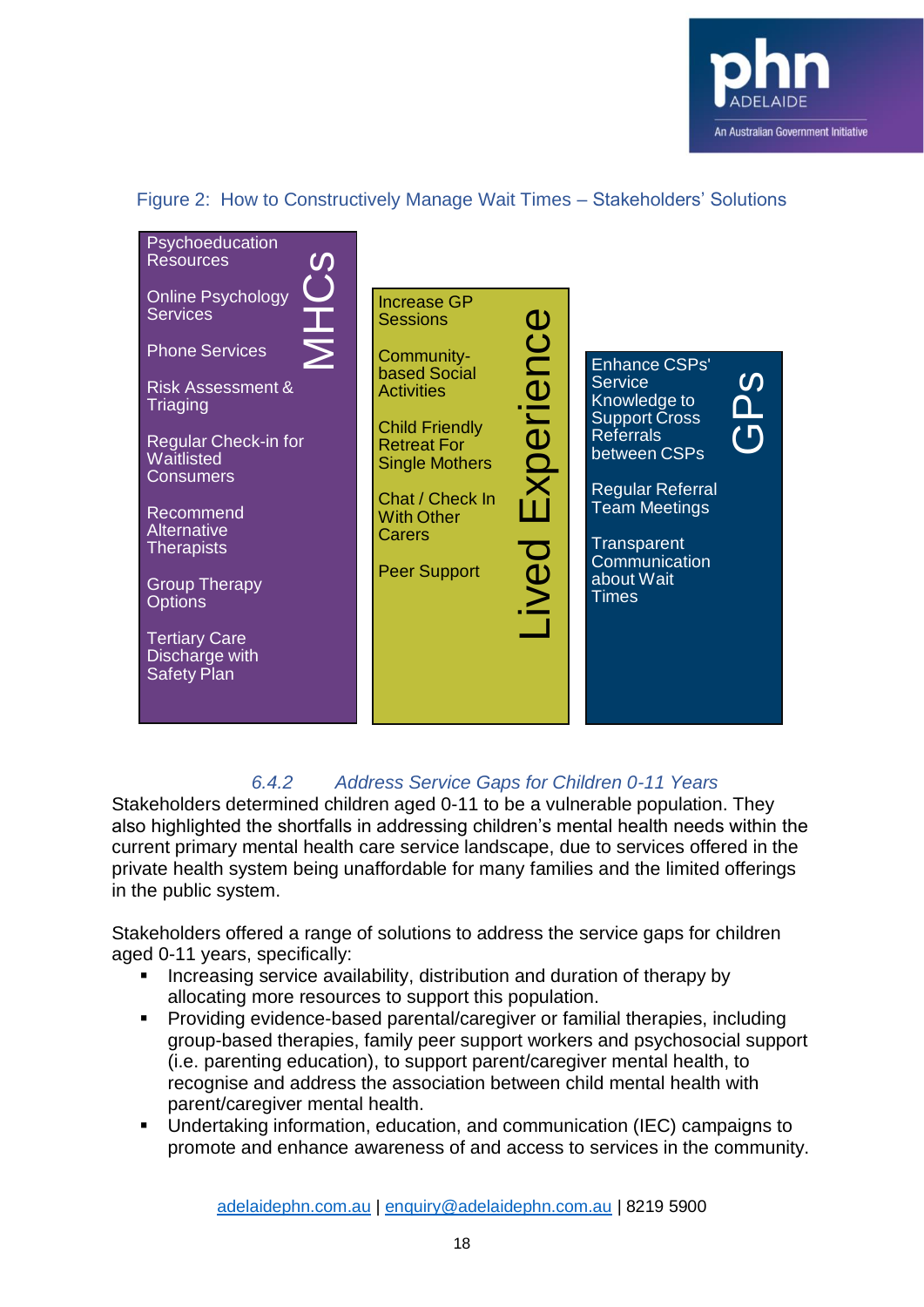

- Increasing opportunities for paediatric mental health training for clinicians, to address workforce shortages, specifically the shortages of: i) clinicians with specialisation in paediatric mental health; and ii) male clinicians with paediatric mental health specialisation.
- Offering both child-only sessions and parent/caregiver-only sessions, recognises the fundamental reliance on the parent/caregiver role in the child's journey to improved wellbeing, and allows the child a space for therapy without parent/caregiver interference, and vice-versa.
- Enhancing collaborations across other key sectors to enhance service integration with schools and community services.

# *6.4.3 Enhance Service Visibility, Transparency and Integration*

<span id="page-18-0"></span>An overarching concern raised by GP, MHC and CSP stakeholders was that the Stepped Care Model is complex and difficult to navigate when seeking to identify primary mental health care services and program options that are best suited to a consumer's needs. Stakeholders noted that it was challenging to access and filter information about the available services, referral pathways, integrated pathways and eligibility criteria, and expressed a desire for clearer information. As a GP FGD participant remarked:

> I think GPs are aware of the [Stepped Care Model], but our issue is getting people in the right door. So it's not so much knowing how the model works, it's knowing where this person belongs because there's always that, "Oh, I tried at this level, but they were too sick, and then I tried at this level and they weren't sick enough." It's almost like we need a little road map of which service is what.

#### FGD participant (GP)

Similarly, in the survey an MHC stakeholder noted that there is 'poor awareness of Adelaide PHN-funded services' among clinicians working in services funded by the state government, resulting in them 'not making appropriate referrals'. A GP stakeholder remarked that one of the challenges is that the landscape of primary mental health care services was 'ever changing', making it difficult keep updated.

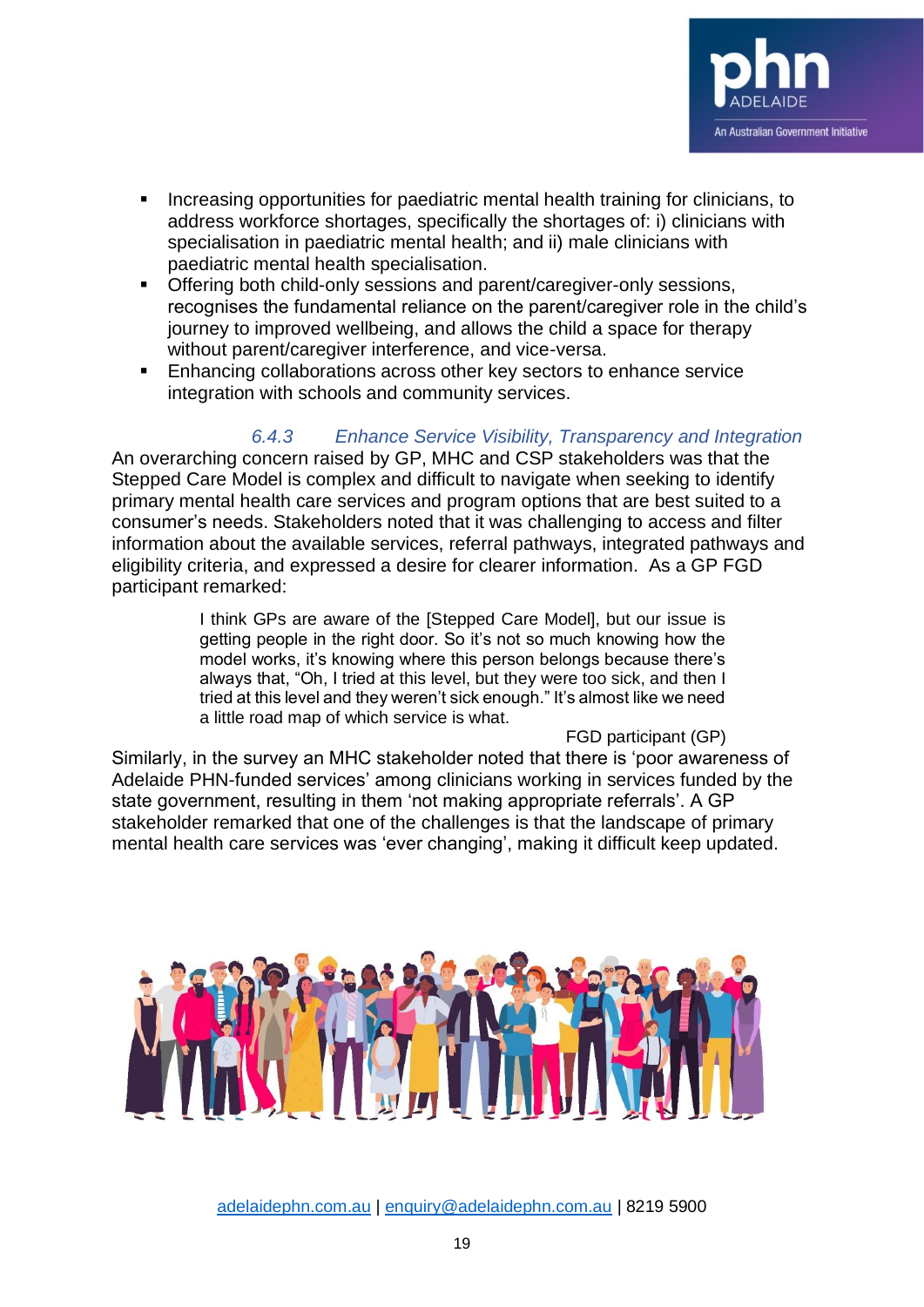The experience of an FGD participant who supports her elderly parent highlights the difficulties from carer's perspective:

> I find it really frustrating. You go to the GP for the support... And they're…restricted because of referrals, there's nothing available. They don't know where to go, yeah.

> > FGD participant (Lived Experience)

During the consultation stakeholders provided the following solutions to promote visibility and transparency of Adelaide PHN commissioned primary mental health care services and programs for diverse stakeholders:

- Providing educational opportunities for GPs, MHCs, student clinicians and CSPs that showcase the suite of Adelaide PHN's commissioned primary mental health care services and programs and clearly explain the Stepped Care Model, referral pathways, integrated pathways and eligibility criteria. Specific suggestions included:
	- $\triangleright$  Establishing a primary mental health community of practice (CoP);
	- ➢ Upskilling a number of 'GP Mental Health Champions', whose role would include peer training; and
	- ➢ Adelaide PHN practice facilitators or CSPs delivering presentations to interdisciplinary meetings in hospitals to provide advice and updates on service and program offerings for discharge from tertiary care.
- **Promoting the use of consistent suicide risk language, across services and** programs offered by CSPs and educating stakeholders in the nuances of this risk language to prevent misdirected referrals and avoid delays in suicide prevention interventions.
- Building a stronger profile in the community through targeted communications, including enhanced digital marketing and social media engagement, and media exposure that promotes Adelaide PHN's commissioned primary mental health care services and programs to stakeholders.
- Refining search algorithms and other referral decision support tools embedded within Adelaide PHN and CSP websites, to enhance search functionality and information accessibility.
- Developing offline, non-digital communications to promote Adelaide PHN's commissioned primary mental health care services and programs to vulnerable populations, such as peer service navigators for vulnerable groups and grassroots 'street crews' for people experiencing homelessness.
- Ensuring the availability and visibility of multilingual information.
- Ensuring that language used in promotional communications is nonstigmatising.

The feedback and experiences shared by CSP, MHC and GP stakeholders highlighted that integration is critical to effectively navigating the primary mental health care service landscape, but that it also time and resource intensive, involving effective communication and coordination at the interface between Adelaide PHN's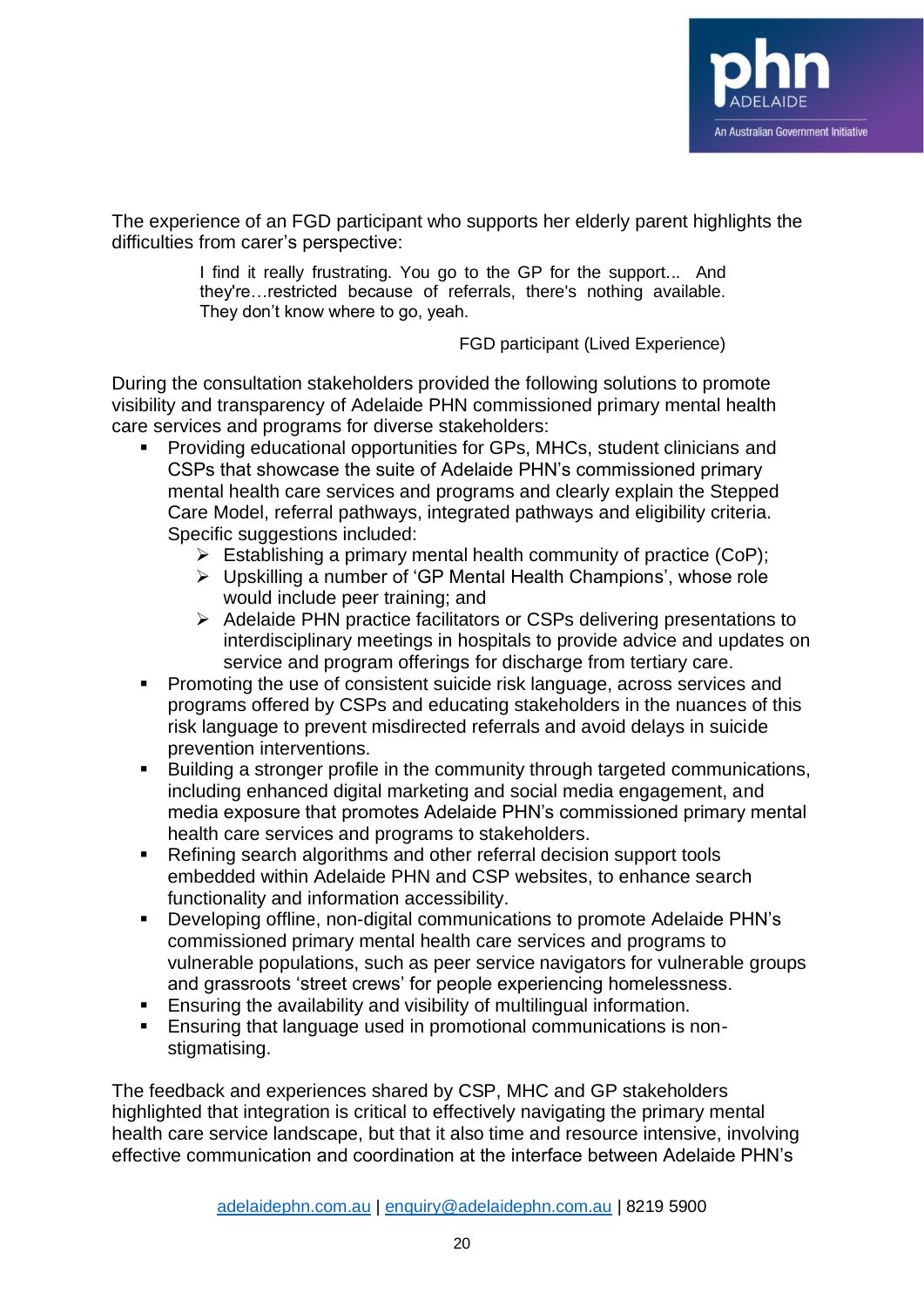

commissioned primary mental health care services and LHNs via community mental health services and hospitals. Additionally, stakeholders highlighted that integration is reliant on the maintenance of professional relationships and networks. A CSP stakeholder emphasised the need for more integration to be better resourced and reflected in project schedules:

> [The] service landscape for external referrals is always shifting, meaning it can be difficult to keep up with formalised MOUs for referral pathways out and there is no dedicated funding to support service integration or mental health prevention/promotion. Integration is supported, facilitated and maintained through relationships, relationships take time [and] service models need to factor in the cost of identifying, fostering and maintaining relationships. Through solid relationships clear understanding of service models points of integration, gaps and opportunities can be identified, solutions can be found, implemented and then maintained. Project Schedules that have a pure focus on client facing service activity don't allow for and support the development of relationships. The absence of integration should not be seen through the lens of apathy but resourcing. Survey Respondent (CSP)

The reflections of an MHC stakeholder similarly highlighted the resource intensive nature of integration, in the context of identifying suitable psychosocial support services for clients:

> [It] sounds really cold – but I'm almost not engaging at that level. A lot of the time it's the admin [staff] who are doing those calls.

> > FGD participant (MHC)

# *6.4.4 Address Workforce Shortages*

<span id="page-20-0"></span>Solutions to address workforce attraction and retention provided by CSP and MHC stakeholders included:

- Promoting and valuing diversity (specifically engaging workforce from diverse backgrounds with respect to age, culture, ability, gender, multidisciplinary/skills mix, and lived experience/peer workforce).
- Promoting work-life balance.
- Providing professional development opportunities to upskill staff.
- Providing more opportunities for support and supervision of staff including:
	- ➢ Internship programs for provisional psychologists; and
	- ➢ Placement opportunities for nursing, counselling, social work, psychology, medical students and registrars.
- Supporting psychiatrists working within CSPs with a registrar.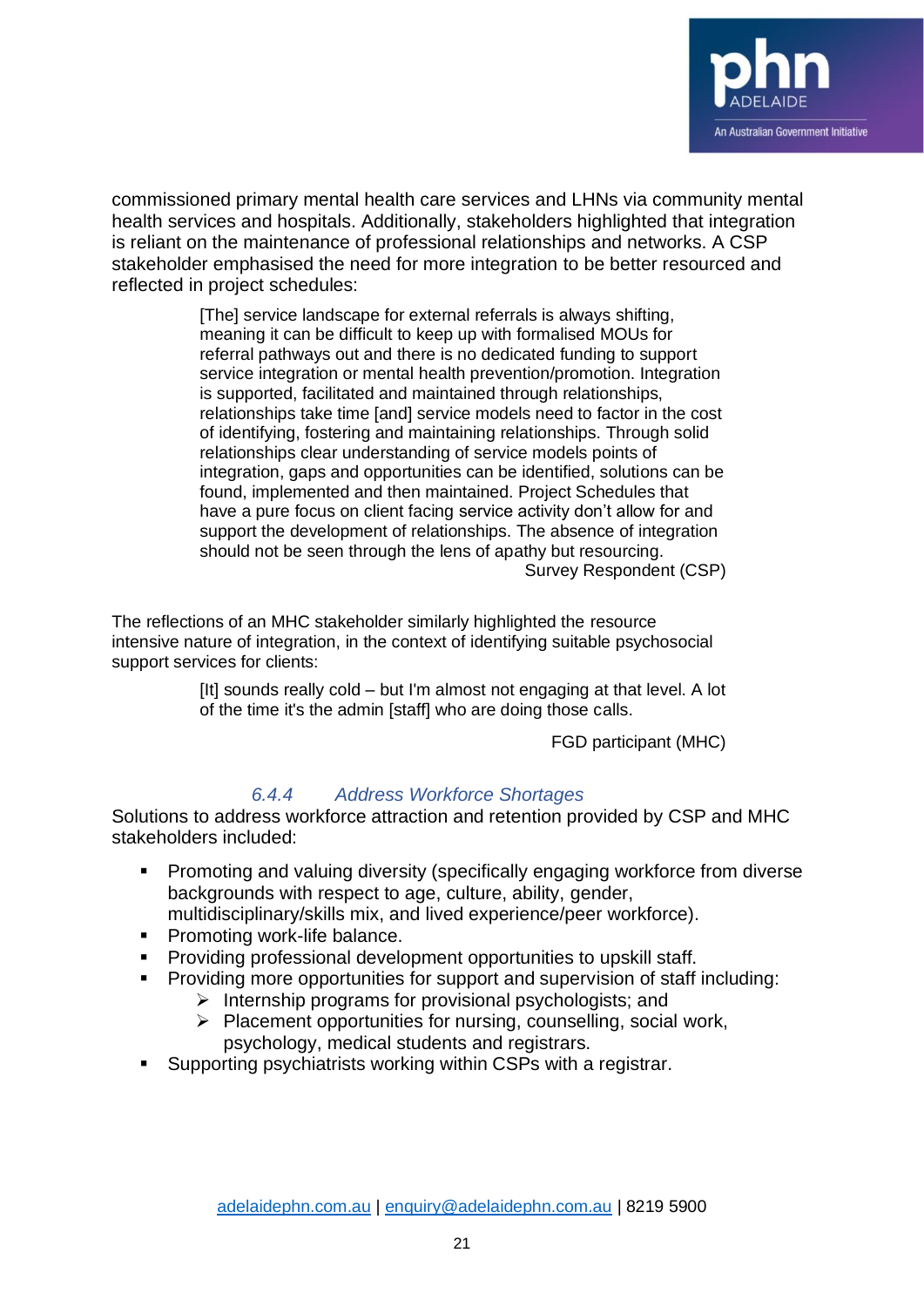

A Lived Experience FGD participant reflected on the value of having access to a diverse team that includes lived experience peer workers, as well as access to diverse modalities to support recovery:

> Sometimes psychologists don't help. I've had a lot of people who've gone for that support and it hasn't been useful, and they've done their full sessions, and they haven't actually recovered from it. Healing and recovery with mental health can come from lots of different areas. So, like peer workers. There's an emergence of the lived experience peer workforce, and talking to somebody who gets it, and have been through recovery, then it helps with stigma, it helps with normalisation. It helps talking about things that work for other people, but you've got to find what works for you. So I think we do need to think about maybe alternatives. So there is art therapy that's very therapeutic and has evidence base. I know [a local MHC], they also do emotional CPR, this is for anybody in the community, to be able to talk to somebody heart to heart. Like I think that social emotional wellbeing, focusing on that. So I think it's also about the sort of therapies and clinical support you can get. It can be different things that work for certain people.

> > FGD participant (Lived Experience)

#### <span id="page-21-0"></span>6.5 Exploration of Primary Mental Health Care Hubs: Key Attributes for **Success**

In both the survey and FGDs stakeholders were asked to: i) provide their views in relation to a hub or 'one-stop-shop' primary mental health care service delivery model; and ii) suggest the key attributes that would make this service delivery model successful.

In the survey, CSP, GP and MHC respondents were asked the question: *'Do you think the public, state and community based mental health services would have improved knowledge and better access to Adelaide PHN commissioned services if they were centralised and located together in one place where consumers could access a range of biopsychosocial services?'*. Most MHC and GP respondents agreed – 82% (N=14) and 71% (N=5) respectively. In contrast, two-thirds of CSPs respondents (N=4) disagreed with this question. Lived Experience and CAC survey respondents were asked the question: *'Do you think you would receive a better service if a range of mental, physical and social health services were available in one easy to get to place?'*. The majority agreed with this question: 95% of Lived Experience respondents (N=19), and all CAC respondents (N=5). Survey respondents were also given the opportunity to elaborate on their responses to these two questions in open ended response format.

In the FDGs, participants were invited to share their perceptions on the key attributes that should be considered in relation to a hub / one-stop-shop / co-located primary mental health service delivery model. In addition, given that this service delivery model will require collaboration and commitment from the various stakeholder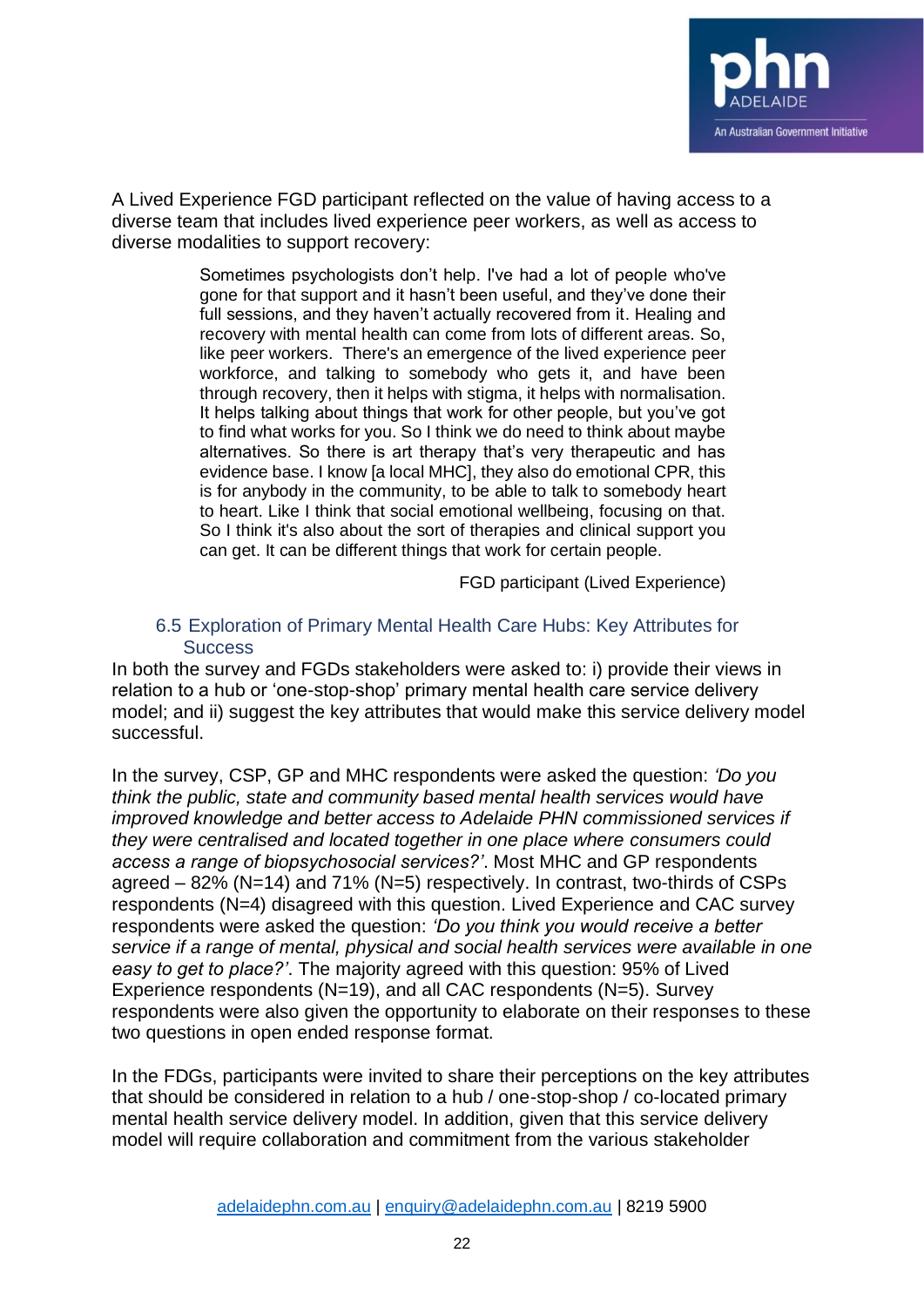

groups, CSP and Peaks/LHNs/SA Government FGD participants were asked to reflect on what had worked well in their experiences of being involved in consortia.

#### *6.5.1 Key Attributes #1: Accessible and Convenient*

Stakeholders regarded service convenience and accessibility as key attributes that would contribute to the success of a primary mental health care service hub. Several stakeholders described the benefits of co-located services:

> Definitely, the moment you reach out to one service, they should support you to connect to other relevant services, and being in the same place is very convenient, especially for those who don't drive or who are full time carers for a loved one / single parents. You arrange for support one morning and get everything done, rather than having to go to multiple appointments in different places and different dates, it simply makes things harder for a person who is already having a difficult time.

> > Survey Respondent (CAC)

Being able to access mental, physical and social health services in one place would allow for consistency and continuity of service. Having services in one location would avoid difficulties in travelling to multiple locations and having to re-tell your story to a variety of services and navigating confusing referrals and systems to access services. Having services in one location will make it easier to organise support, avoid consumers disengaging due to long wait lists and allow for multi-disciplinary approach and collaboration between mental, physical and social services to promote holistic health. Survey Respondent (Lived Experience)

That would be much easier to navigate and find a suitable service. this would hopefully minimise confusion and get clients the help they need right away.

Survey Respondent (MHC)

Key components and considerations identified by stakeholders that underpin convenient and accessible services are summarised below in [Table 5.](#page-23-0)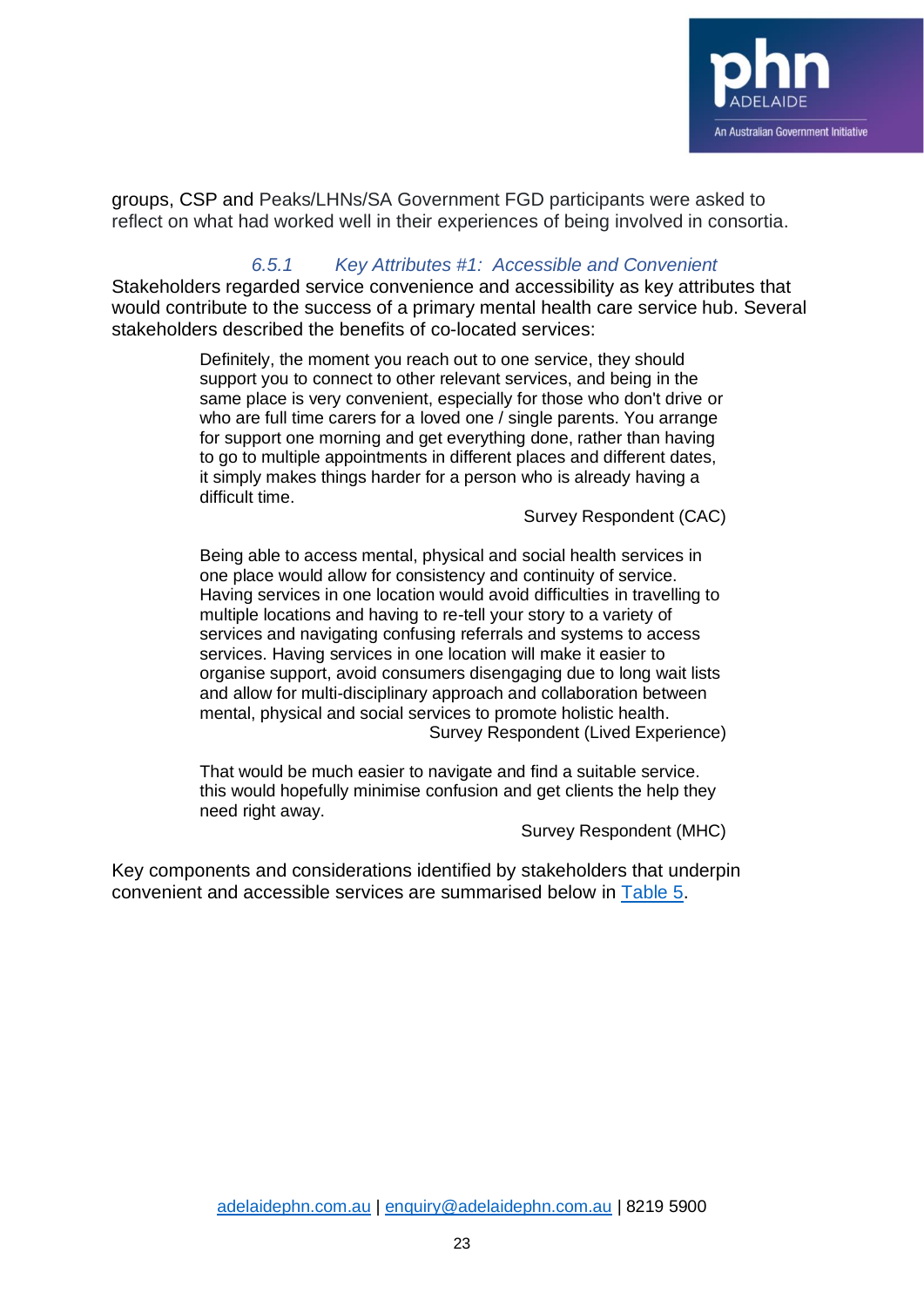| <b>COMPONENT</b>                                       | <b>CONSIDERATIONS</b>                                                                                                                                                                                                                                        |
|--------------------------------------------------------|--------------------------------------------------------------------------------------------------------------------------------------------------------------------------------------------------------------------------------------------------------------|
| <b>Location</b>                                        | Centrally located.<br>٠<br>Adelaide CBD location may suit people who rely on<br>public transport.<br>Need to consider access for people living in the<br>٠<br>outer suburbs of metropolitan Adelaide.<br>Should be located away from a shopping centre.<br>٠ |
| <b>Services to Remove</b><br><b>Barriers to Access</b> | Transport support, i.e. having a driver to collect<br>٠<br>people.<br>Childcare support on site.<br>Personal care support, i.e. having showers and<br>٠<br>lockers on site, access to washing machines.                                                      |
| <b>Size</b>                                            | Not too large, as larger services can be<br>٠<br>overwhelming for some consumers.                                                                                                                                                                            |
| <b>Flexibility</b>                                     | Provide a range of service access options, i.e.<br>٠<br>mobile hub; outreach; telephone service; hybrid<br>service.<br>Care and support for walk-ins.<br>٠                                                                                                   |
| <b>Convenience</b>                                     | Service co-location and coordinated partnerships.<br>Should not be too far away (i.e $~1.5$ hours travel<br>time each way 'too far').                                                                                                                        |

# <span id="page-23-0"></span>Table 5: Accessible and Convenient Hubs – Components and Considerations

# *6.5.2 Key Attributes #2: Safe and Welcoming*

Feeling welcome and safe while attending a primary mental health care service hub was another salient attribute raised by stakeholders, particularly Lived Experience stakeholders. The following remark from a survey respondent highlights the relationship between the attributes of convenience and safety, which could be achieved via service coordination and co-location:

> It would be easier and feel safer for the patient to know their health care is being looked after by one service who understands their needs rather than attending several different services Survey Respondent (Lived Experience)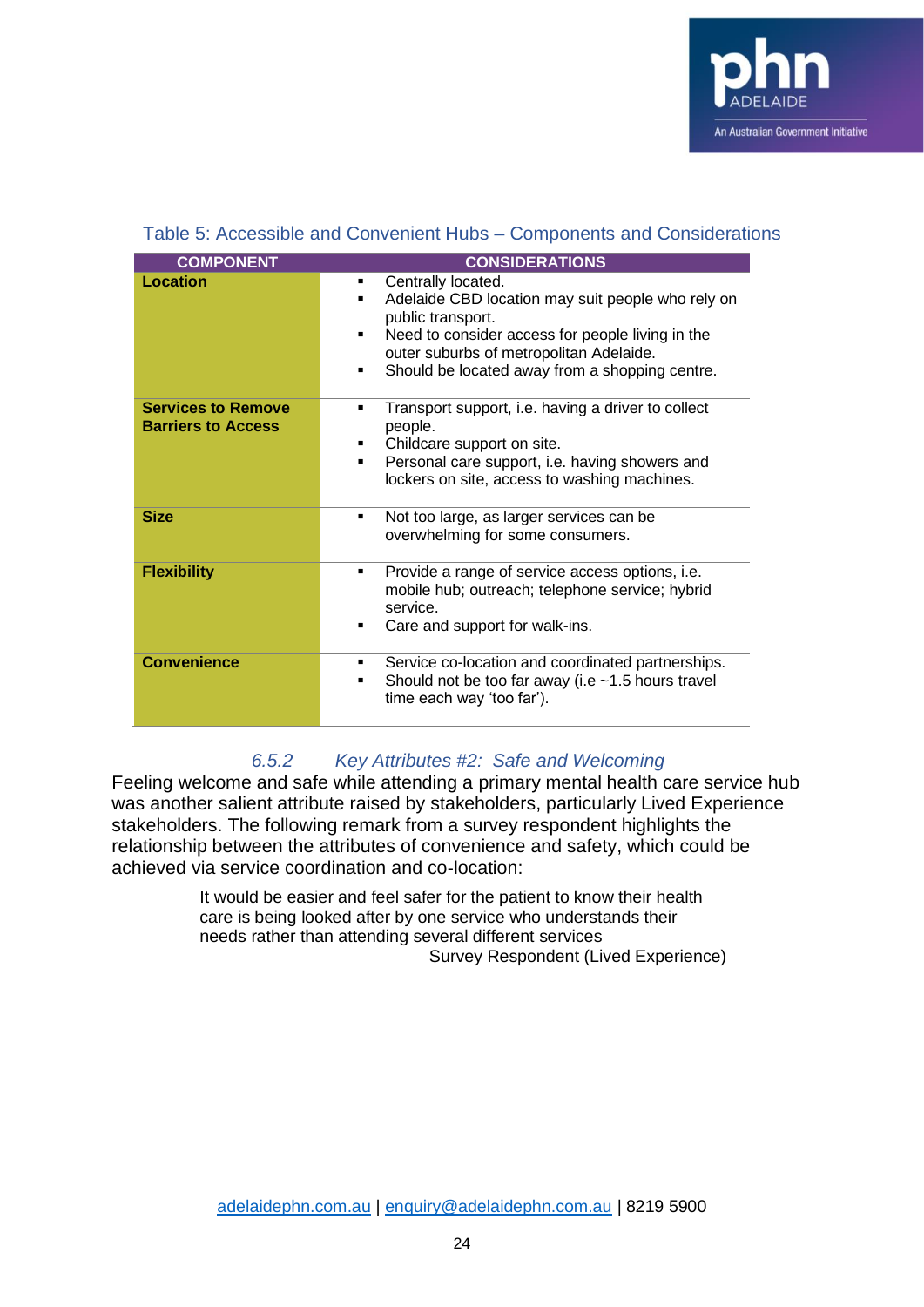

An FGD participant elaborated on the need for service locations to be discrete for safety, but that this would need to be balanced with visibility in the community to ensure that accessing the service becomes normalised rather than a source of shame or stigma:

> I'm sort of working through this thing at the moment where I'm scared, like I'm just terrified that someone's going to attack me out of nowhere, or I'm going to get abused, or something like that just because, you know. So it [a hub] needs to be…Discrete, but doesn't feel like you're walking into the back of a sex shop…So maybe then going with the idea of having a place for coffee is that maybe the purpose of it being there is a mental health/wellbeing hub, but it's surrounded by a whole heap of other stuff that the stigma gets completely erased about going there because people are going there for other reasons.

> > FGD Participant (Lived Experience)

Another FGD participant described a safe hub as a service that supports and empowers consumers to take the lead in their journey towards better mental health:

> [T]hat people can actually the services that they actually need in a more normalised way, and where the front face is actually those with lived experience, so they are, I suppose, putting that supportive arm around people and people are able to engage or not engage at the level that they're comfortable with.

> > FGD Participant (Peaks/LHNs/SA Govt.)

Key components and considerations identified by stakeholders that underpin safe and welcoming services are summarised below in [Table 6.](#page-25-0)



[adelaidephn.com.au](mailto:adelaidephn.com.au) | [enquiry@adelaidephn.com.au](mailto:enquiry@adelaidephn.com.au) | 8219 5900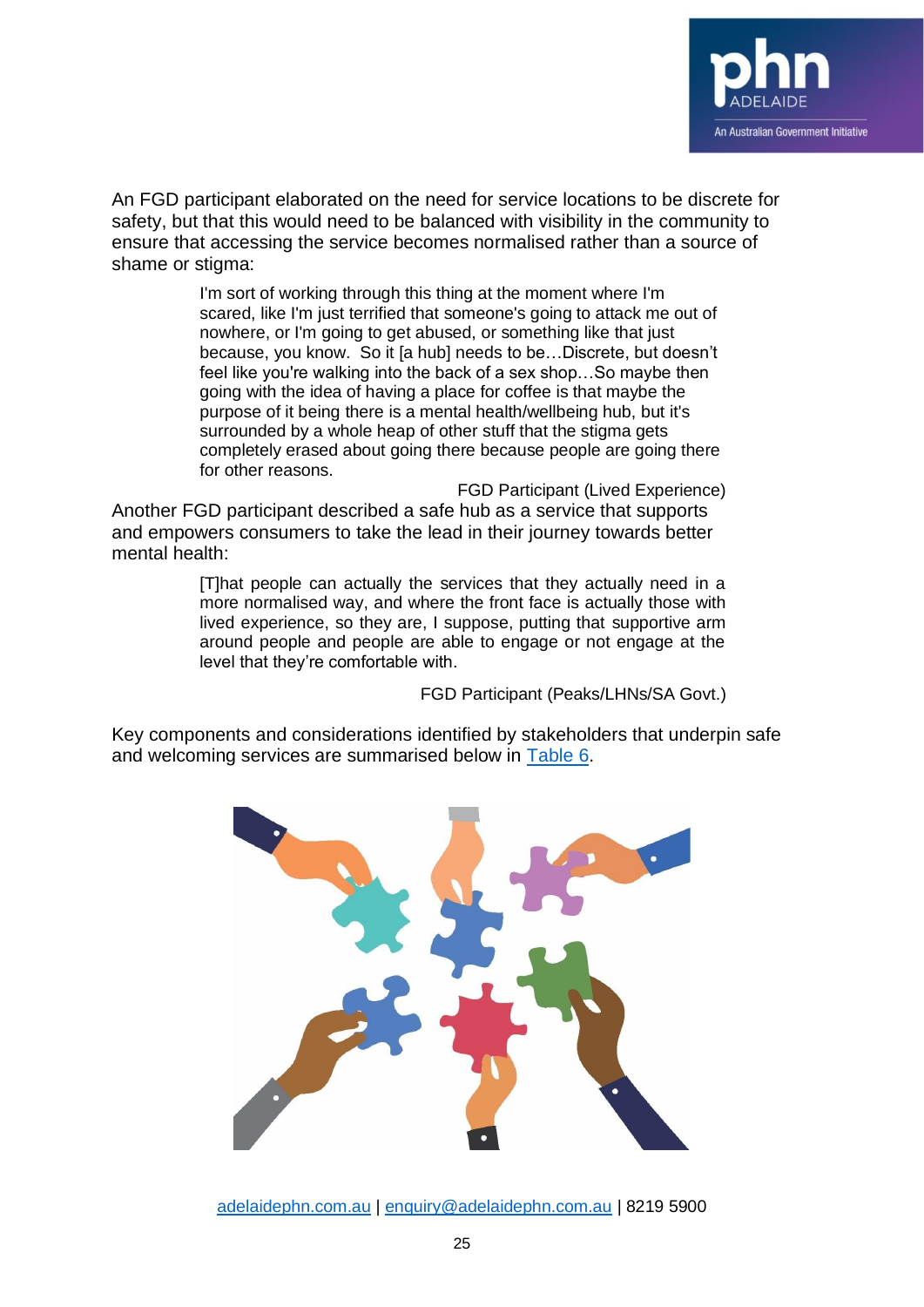

<span id="page-25-0"></span>

| <b>COMPONENT</b>                                                                              | <b>CONSIDERATIONS</b>                                                                                                                                                                                                                                                                                                                                                                                                                                                                                                                                       |
|-----------------------------------------------------------------------------------------------|-------------------------------------------------------------------------------------------------------------------------------------------------------------------------------------------------------------------------------------------------------------------------------------------------------------------------------------------------------------------------------------------------------------------------------------------------------------------------------------------------------------------------------------------------------------|
| <b>Co-designed and</b><br><b>Remove Barriers</b><br>to Access                                 | Engage consumers and carers to co-design a physical space<br>that is warm, friendly and non-medicalised.<br>Don't make the processes for signing up/accessing support<br>٠<br>convoluted or burdensome.<br>Should be discrete in a non-stigmatising way.<br>п<br>Empower potential consumers by allowing them visit to explore<br>$\blacksquare$<br>the services on offer and decide if/when they want to engage,<br>i.e. decision to engage is consumer-led and non-pressured.<br>Allow potential consumers to be accompanied by a support<br>٠<br>person. |
| <b>Flexible and</b><br><b>Welcoming</b><br><b>Physical Layout</b>                             | Multiple spaces/zones to accommodate consumers varied<br>٠<br>backgrounds and needs (i.e. quiet spaces, open spaces,<br>garden/green zone, area for families/children)<br>Multiple entry/access points.<br>٠<br>Natural light and nice views<br>٠                                                                                                                                                                                                                                                                                                           |
| <b>Inclusive Visual</b><br><b>Cues</b>                                                        | Rainbows and trans pride flags.<br>٠<br>Flags/artworks representing Aboriginal and Torres Strait Islander<br>٠<br>peoples and other non-mainstream cultures.<br>Visible information (brochures/flyers, posters) in your first<br>٠<br>language/languages other than English.                                                                                                                                                                                                                                                                                |
| Leverage Peer,<br><b>Lived</b><br><b>Experience and</b><br><b>Volunteer</b><br><b>Support</b> | Should include a lived experience peer workforce, including<br>$\blacksquare$<br>people with lived experience of mental illness, as well as people<br>who are peers.<br>Peer workforce should have undertaken appropriate training and<br>٠<br>learn how to 'hold space', i.e. without sharing their experiences<br>with consumers.<br>Recognise the cultural and linguistic expertise of skilled migrants<br>who are underemployed or unemployed and engage them to<br>support CALD consumers.                                                             |
| <b>Comfort</b>                                                                                | Café on site.<br>$\blacksquare$<br>Being able to access food yourself.<br>Being able to see your children while accessing a service.<br>٠<br>Therapy animals, i.e. dog, chickens.                                                                                                                                                                                                                                                                                                                                                                           |

# Table 6: Safe and Welcoming Hubs – Components and Considerations

#### *6.5.3 Key Attributes #3: Collaborative and Integrated*

Stakeholders emphasised that an integrated and collaborative service delivery model would contribute to successful outcomes for a hub service. A hub service delivery model that prioritises collaboration and integration would also help to address several of the key concerns raised by stakeholders described above (specifically long wait times, and poor visibility and lack of service clarity/transparency).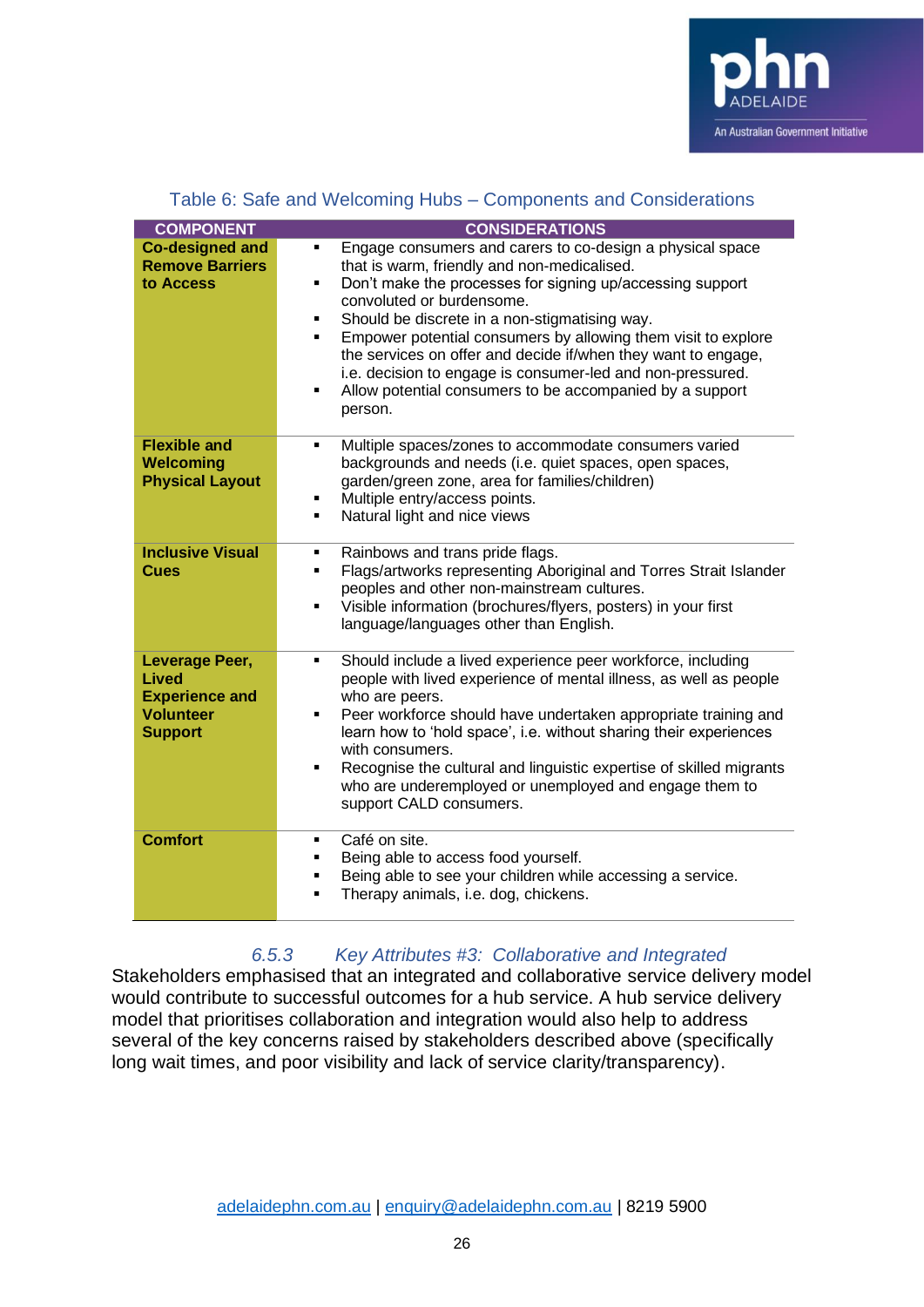

A survey respondent provided the following advice, highlighting the opportunities for more collaborative and integrated services:

> [U]nfamiliar mental health places are very stressful for my family members so having everything in one place would help alleviate these fears/barriers of going to different places. Also a place where they could cover most wellbeing needs would be a dream - we always said a headspace for adults would be amazing. Also staff could coordinate services and work together, which hopefully would reduce delays in treatment. Education and employment support is also vital, which could then help improve the other areas of a person's wellbeing

> > Survey Respondent (CAC)

Key components and considerations identified by stakeholders that underpin collaborative and integrated services are summarised below in [Table 7.](#page-26-0)

<span id="page-26-0"></span>

| Table 7: Collaborative and Integrated Hubs - Components and Considerations |  |
|----------------------------------------------------------------------------|--|
|----------------------------------------------------------------------------|--|

| <b>COMPONENT</b>                                        | <b>CONSIDERATIONS</b>                                                                                                                                                                                                                                                                                                                                                                                                                                                                                    |
|---------------------------------------------------------|----------------------------------------------------------------------------------------------------------------------------------------------------------------------------------------------------------------------------------------------------------------------------------------------------------------------------------------------------------------------------------------------------------------------------------------------------------------------------------------------------------|
| <b>Multidisciplinary</b><br>and Diverse<br><b>Teams</b> | Team should include: GPs; MHCs; nurses; pharmacist;<br>dietician; exercise physiologist; public health, population<br>health and digital health professionals; spiritual<br>support/chaplaincy; peer lived experience workforce; family<br>therapist, relationships counselling, mediation, financial<br>counsellor.<br>Volunteer/community workforce with cultural/linguistic<br>$\blacksquare$<br>expertise.<br>Offer training/credentialling to volunteers.<br>٠                                      |
| <b>Cross-sectoral</b>                                   | Work with/access to: Centrelink liaison; SAPOL liaison; DCP<br>٠<br>liaison.<br>Joined up planning between State and Commonwealth<br>٠<br>funded primary mental health care programs and services.<br>Better sharing of information/data<br>٠<br>Collect baseline data to support future modelling.<br>Utilise existing spaces/infrastructure.<br>٠<br>Leverage existing partnerships.<br>٠                                                                                                              |
| <b>Flexibility</b>                                      | Support multiple entry point for consumers.<br>٠<br>Virtual /Project ECHO for GPs.<br>٠                                                                                                                                                                                                                                                                                                                                                                                                                  |
| <b>Collaboration</b><br><b>Best Practice</b>            | Shared purpose, commitment, leadership and investment.<br>Clear objectives, outcomes and role expectations.<br>٠<br>Equitable, respectful and funded collaboration and<br>٠<br>integration.<br>Engage lived experience stakeholders every step of the way.<br>Ego is out and commit time to working through challenges.<br>٠<br>Prioritisation through financial investment.<br>٠<br>Use of partnership tools, i.e. collective impact model.<br>٠<br>Decision making grounded in data and evidence.<br>п |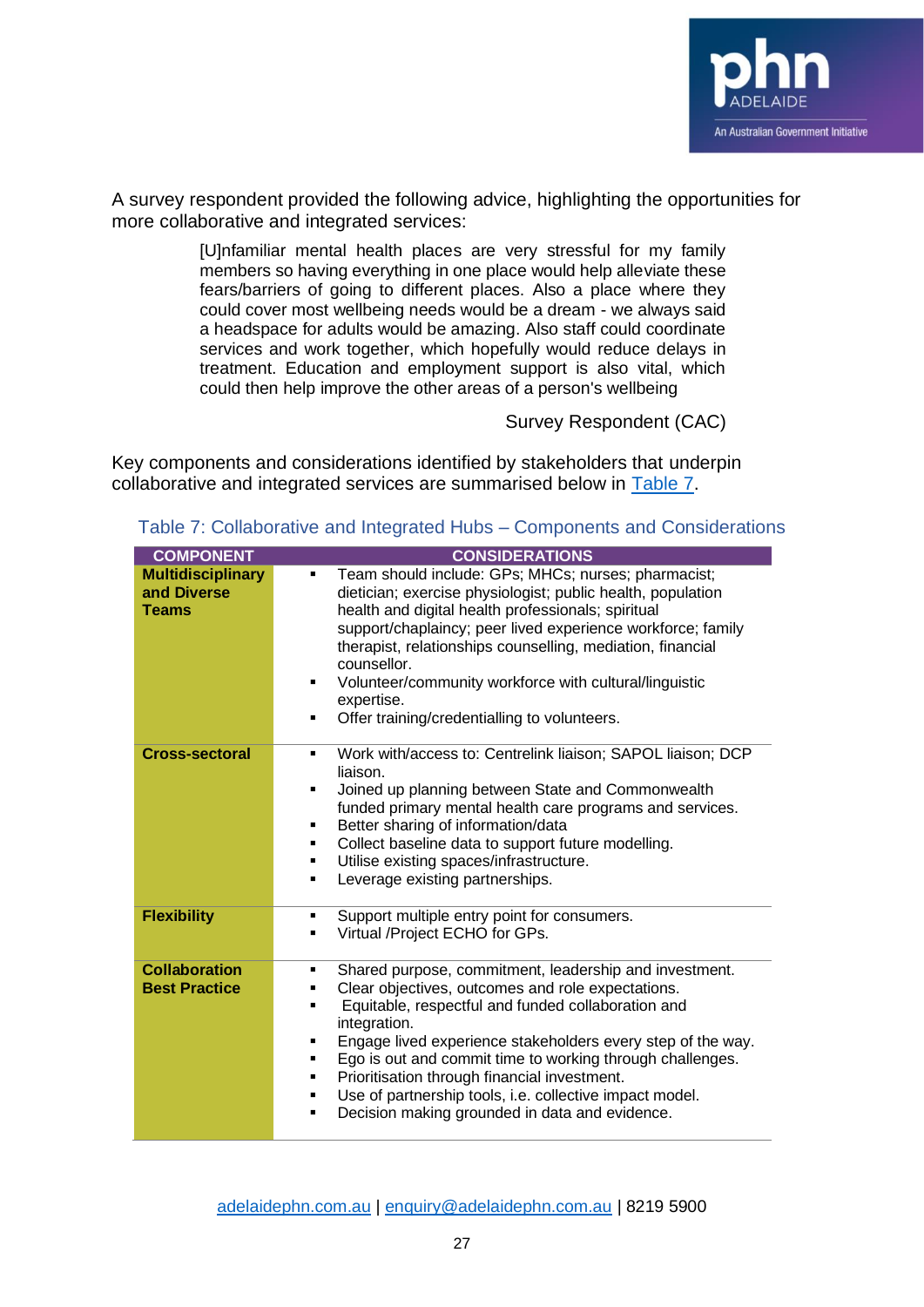#### <span id="page-27-1"></span>7. Recommendations

<span id="page-27-0"></span>The following six recommendations outlined in  $Table 8$  are supported by the key findings of the stakeholder consultations, and should be considered by stakeholders in the redesign of Adelaide PHN commissioned primary mental health care services.

|                 | Table 8: Recommendations for the Redesign of Primary Mental Health Care |  |  |  |
|-----------------|-------------------------------------------------------------------------|--|--|--|
| <b>Services</b> |                                                                         |  |  |  |

|    | <b>RECOMMENDATION</b>                                                                                                        | <b>EXTENDED EXPLANATION</b>                                                                                                                                                                                                                                                                                                                                                                                                                                                          | <b>STAKEHOLDERS</b><br><b>RESPONSIBLE</b>                       |
|----|------------------------------------------------------------------------------------------------------------------------------|--------------------------------------------------------------------------------------------------------------------------------------------------------------------------------------------------------------------------------------------------------------------------------------------------------------------------------------------------------------------------------------------------------------------------------------------------------------------------------------|-----------------------------------------------------------------|
| #1 | <b>Continue to play to</b><br>our strengths                                                                                  | Continue to play to our strengths by offering<br>flexible, person-centred primary mental health<br>care programs and services that are<br>underpinned by a strong evidence base.                                                                                                                                                                                                                                                                                                     | CSPs, Lived<br>Experience,<br><b>Adelaide PHN</b>               |
| #2 | <b>Devise and</b><br>implement waitlist<br><b>strategies</b>                                                                 | Devise and implement waitlist strategies to<br>ensure that consumers and carers are<br>adequately supported throughout their mental<br>health care journeys and to alleviate any stress<br>associated with protracted waiting times.                                                                                                                                                                                                                                                 | CSPs, GPs,<br>MHCs, Lived<br>Experience,<br><b>Adelaide PHN</b> |
| #3 | <b>Expand service</b><br>offerings for<br>children aged 0-11<br>years                                                        | Expand service offerings for children aged 0-11<br>years and their families, with a particular focus<br>on reaching children and families with unmet<br>need for care.                                                                                                                                                                                                                                                                                                               | CSPs, GPs,<br>MHCs, Lived<br>Experience,<br><b>Adelaide PHN</b> |
| #4 | <b>Devise and</b><br>implement<br>marketing and<br>communication<br><b>strategies</b>                                        | Devise and implement marketing and<br>communication strategies to enhance<br>awareness of Adelaide PHN commissioned<br>primary mental health care services and<br>programs within the community, particularly<br>among vulnerable populations, and to enhance<br>understandings across stakeholder groups in<br>relation to service and program availability,<br>efficacy of low intensity modalities, eligibility<br>and referral processes, and consistent use of<br>risk language | CSPs, GPs,<br>MHCs, Lived<br>Experience,<br>Adelaide PHN        |
| #5 | <b>Devise and</b><br>implement<br>workforce strategies<br>to address<br>workforce shortages<br>and address<br>consumer needs | Devise and implement workforce strategies to<br>address workforce shortages and consumer<br>needs, particularly for those needing access to<br>psychiatric assessment, psychological<br>therapies, additional social support and cultural<br>or linguistic support.                                                                                                                                                                                                                  | CSPs, Lived<br>Experience,<br><b>Adelaide PHN</b>               |
| #6 | Incorporate the key<br>attributes identified<br>by stakeholders in<br>the design of<br>primary mental<br>health care hubs    | Incorporate the key attributes identified by<br>stakeholders in the design of primary mental<br>health care hubs: accessible and convenient;<br>safe and welcoming; and collaborative and<br>integrated.                                                                                                                                                                                                                                                                             | CSPs, GPs,<br>MHCs, Lived<br>Experience,<br>Adelaide PHN        |